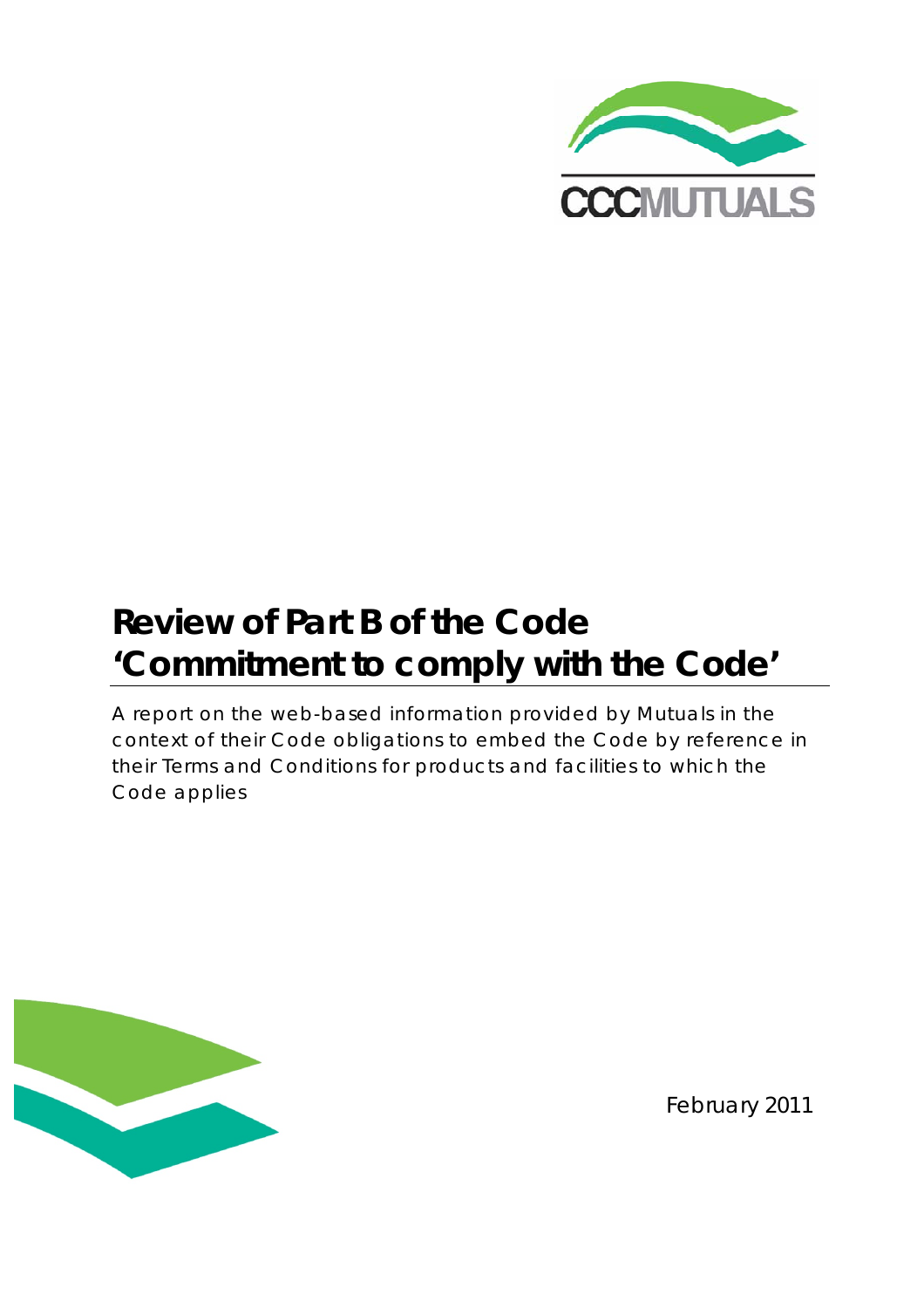#### **About the Code Compliance Committee (CCC)**

In July 2009, Abacus Australian Mutuals ("Abacus"), the official industry body for the Australian mutual financial services sector launched the Mutual Banking Code of Practice ("the Code"). This voluntary Code is designed to establish and improve service delivery and business practices for those credit unions and mutual building societies that subscribe to it ("Mutuals").

The Code also created an independent code monitoring body, the Code Compliance Committee ("the CCC"). The CCC commenced its role in October 2009, ensuring that Mutuals meet the standards of good practice they agreed to adopt.

The CCC has appointed the Financial Ombudsman Service ("FOS") as its compliance manager to assist it in overseeing compliance with the Code through the implementation of a code compliance program.

This compliance program has three core activities: monitoring, investigating, and influencing.

Alongside the key functions of monitoring and investigating the CCC's influencing role involves undertaking research into a particular requirement or requirements of the Code and reporting on those findings to influence and encourage positive changes in industry practices and promote industry improvements.

This Report describes the results of a recent review of *Part B* of the Code, in particular the section *'Commitment to comply with Code'* and provides a number of initial recommendations.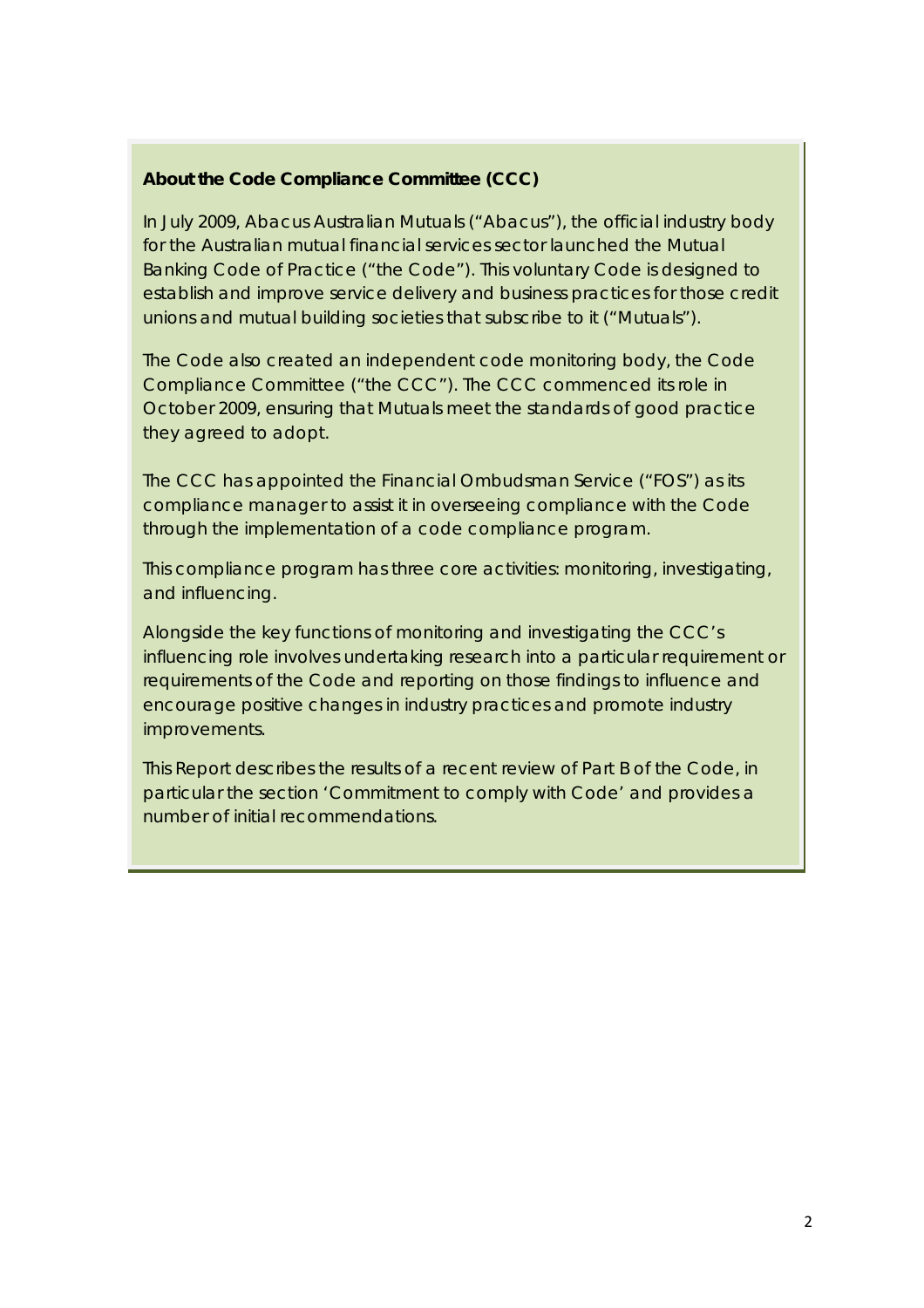# Contents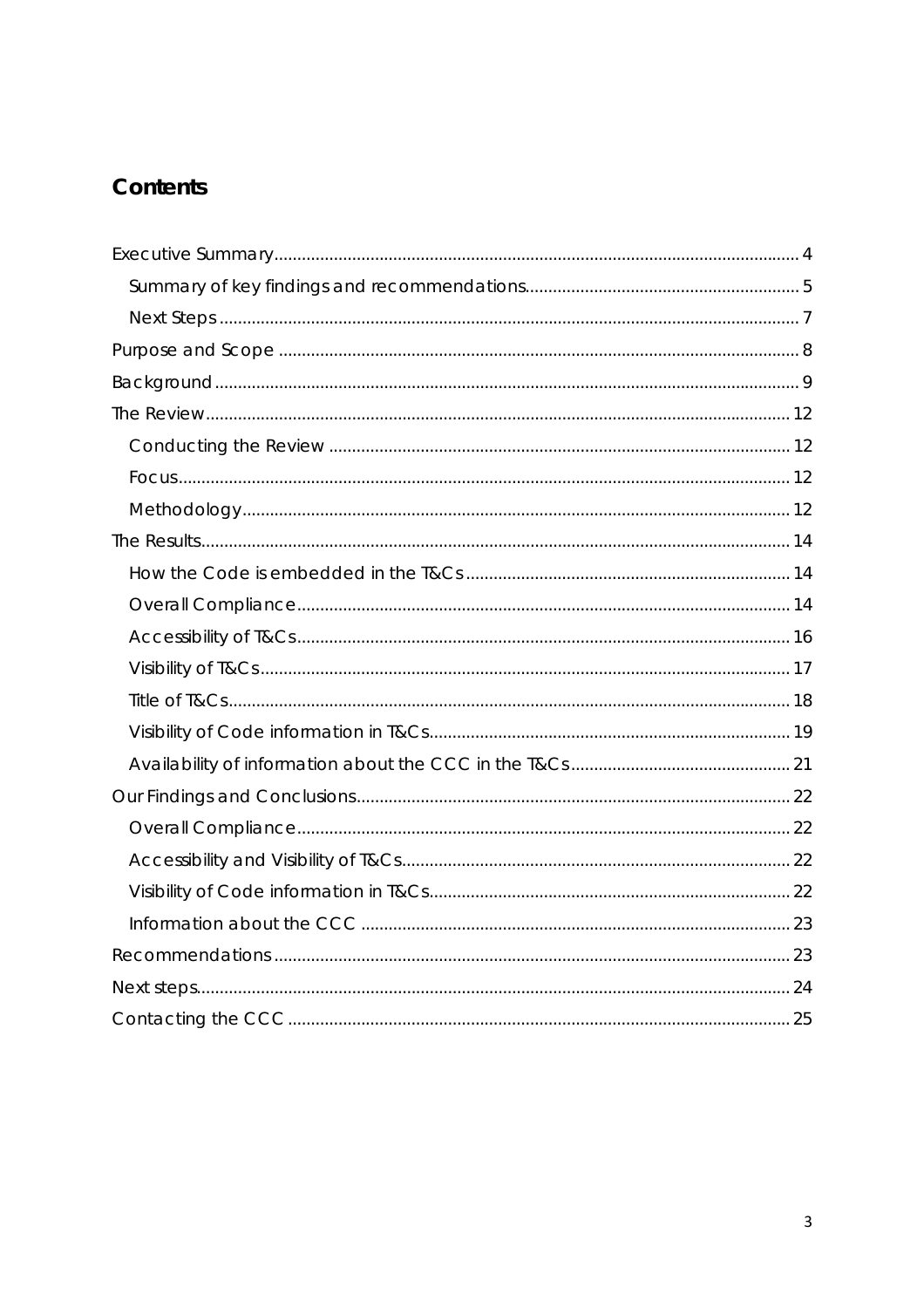# <span id="page-3-0"></span>**Executive Summary**

In the period November 2010 to January 2011, the Code Compliance Committee ("CCC") conducted a desktop review on the compliance of the Mutual Banking Code of Practice ("the Code") subscribing credit unions and building societies ("Mutuals") in embedding the Code by reference in their Terms and Conditions ("T&Cs")[1](#page-3-1).

The review examines Mutuals' compliance with *Part B* of the Code, in particular the section *'Commitment to comply with Code',* which states:

*'We will incorporate this Code by reference in our written Terms and Conditions for products and facilities to which the Code applies. We will ensure we do this within six months of the commencement date of this Code; or, if we subscribe to this Code after its commencement, within six months of the date on which we first subscribe.'*[2](#page-3-2)

The "Commitment to Comply" lies at the heart of the Code and ensures that access to it and the protections and benefits it provides are key elements of the relationship between Mutuals and those covered by Code.

Embedding the Code by reference in the T&Cs is important because it means that:

- members understand that a contractual obligation arises as a result of an enforceable promise, agreement, or contract, and
- members are made aware of the Code and its benefits, rights and responsibilities.

This report identifies the results of the CCC's review. The review used web-based information to examine how Mutuals embed the Code by reference in their T&Cs for products and facilities to which the Code applies.

 In summary, the overall results identified that twenty eight (28%) of the surveyed Mutuals had not fully embedded the Code into their T&Cs for products and facilities to which the Code applies despite the fact that nearly one year had passed since

<span id="page-3-1"></span><sup>1</sup> During the review we found that Mutuals used various names to identify their T&Cs documents. For the purposes of this report, we have used "Terms and Conditions" or "T&Cs".

<span id="page-3-2"></span><sup>2</sup> All but one Mutual has been a Code subscriber since the Code's inception date i.e. 1 July 2009. We have therefore used this date for the purposes of this report.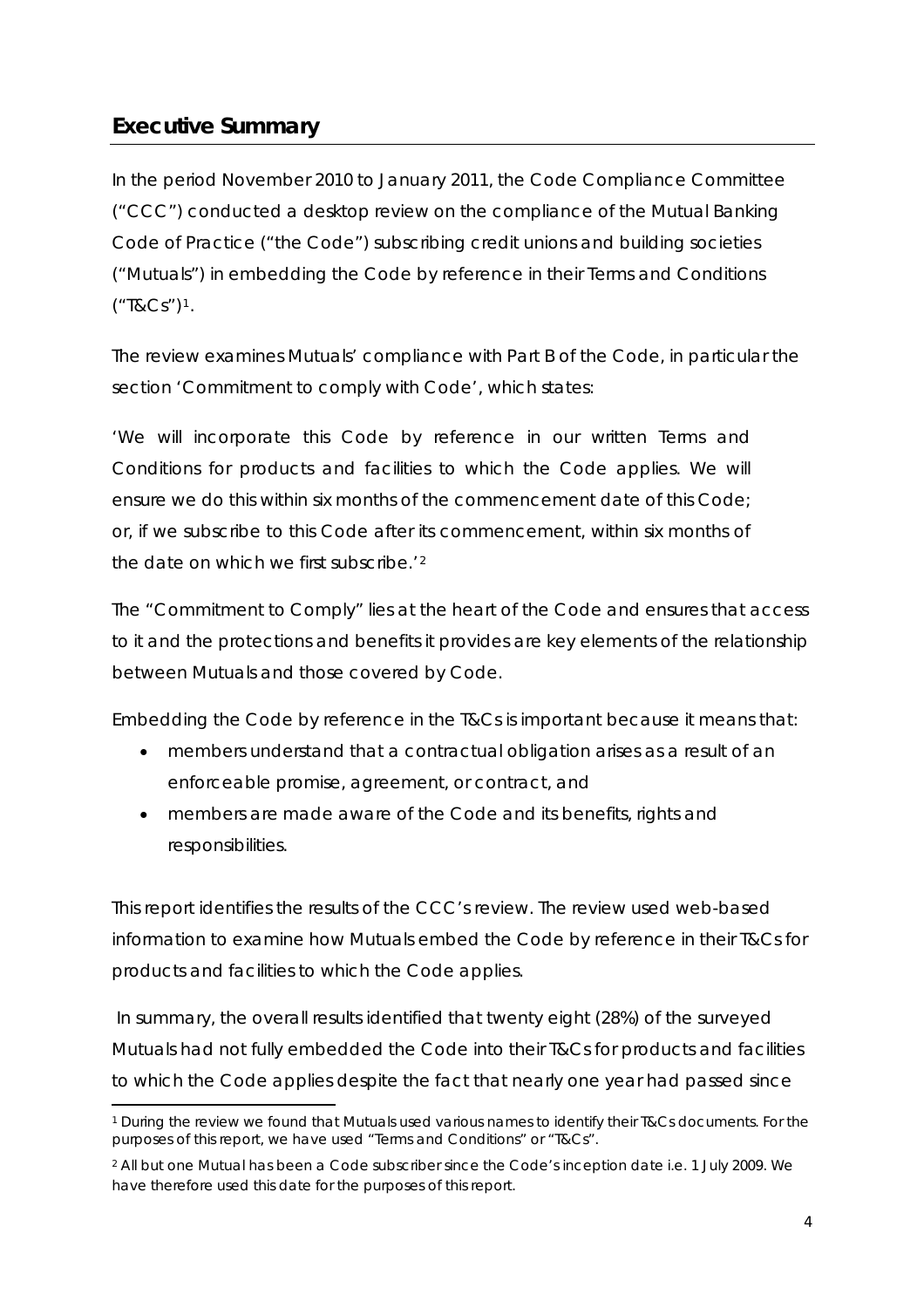<span id="page-4-0"></span>the deadline to do so as specified by the Code (i.e. 31/12/2009). The results also identified a range of both good and poor practices and our key findings and recommendations are summarised in the table in the following page.

## **Summary of key findings and recommendations**

The CCC examined one hundred and nine (109) Mutuals regarding their compliance with *Part B* of the Code *'Commitment to Comply'*. The review assessed how the Code was embedded in website based documents, including Terms & Conditions, Conditions of Use, Product Disclosure Statements, Privacy Statements and other equivalent documents.

| <b>Key Finding</b>                           | <b>Background</b>         | <b>Recommendation</b>       |
|----------------------------------------------|---------------------------|-----------------------------|
| <b>Overall compliance</b>                    | Two per cent (2%) of      | Mutuals should review their |
| Twenty-eight per cent                        | Mutuals did not           | websites and all their T&Cs |
| (28%) of Mutuals are not                     | incorporate any Code      | related documents and       |
| fully compliant with Part B                  | references in their T&Cs. | links in regards to the     |
| of the Code.                                 | Eleven per cent (11%) of  | incorporation of the Code   |
|                                              | Mutuals used the former   | in their T&Cs for products  |
|                                              | Credit Union Code of      | and facilities to which the |
|                                              | Practice (CUCOP) in       | Code applies.               |
|                                              | their T&Cs.               |                             |
|                                              | Fifteen per cent (15%) of |                             |
|                                              | Mutuals used a mixture    |                             |
|                                              | of the Code and the       |                             |
|                                              | former CUCOP in their     |                             |
|                                              | T&Cs.                     |                             |
| <b>Accessibility<sup>3</sup> of T&amp;Cs</b> | In twenty-eight per cent  | As the T&Cs form an         |
| Whilst websites are not the                  | (28%) of websites a       | important part of the       |
| only means of                                | member had to use         | contractual obligations     |
| communicating to                             | more than two mouse       | between the mutual and      |
| members, 105 of Mutuals                      | clicks to access the      | its members, Mutuals        |
| had information about the                    | T&Cs.                     | should have T&Cs readily    |

<span id="page-4-1"></span><sup>&</sup>lt;sup>3</sup> The principles of accessibility and visibility have been discussed in our previous Visibility and Access [report](http://www.cccmutuals.org/uploads/2010/06/Visibility-and-Access-Final-May-2010r1.pdf) (May 2010) a copy of which is available on our [website](http://www.cccmutuals.org/).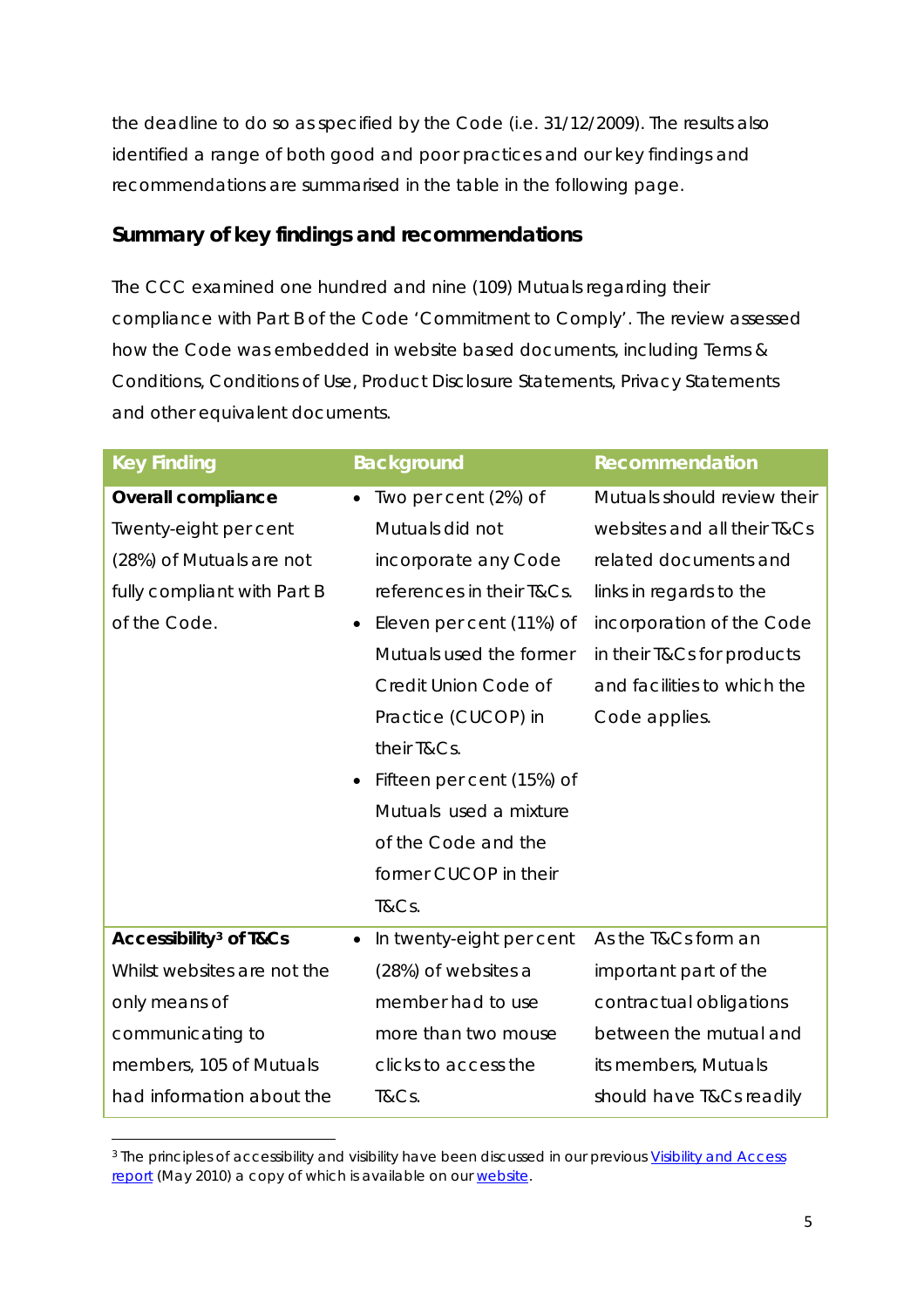| T&Cs accessible on their        |                          | Ten per cent (10%) of    | accessible on their          |  |
|---------------------------------|--------------------------|--------------------------|------------------------------|--|
| website. If T&Cs were not       |                          | websites did not display | websites (if available). The |  |
| available via the Mutual's      |                          | the T&Cs, but stated     | CCC believes that two or     |  |
| website, the CCC                |                          | that the T&Cs were       | less mouse clicks to access  |  |
| examined the documents          |                          | available upon request.  | the T&Cs is optimal.         |  |
| provided by the Mutuals         |                          |                          |                              |  |
| with its Annual                 |                          |                          |                              |  |
| Compliance Statement            |                          |                          |                              |  |
| (ACS) 2010.                     |                          |                          |                              |  |
| Visibility <sup>4</sup> of T&Cs | $\bullet$                | Seventy-seven (77%)      | A clearly marked and         |  |
| It appeared that most           |                          | did not have a visible   | prominent 'T&Cs' link from   |  |
| Mutuals used standard           |                          | link from the specific   | the specific product page    |  |
| T&Cs for all their product      |                          | product page to the      | to the standard T&Cs         |  |
| and services which were         |                          | standard T&Cs            | document is highly           |  |
| displayed in a different        |                          | applicable to that       | recommended.                 |  |
| part of the website than        |                          | product, with the T&Cs   |                              |  |
| the specific information in     |                          | stored in a different    |                              |  |
| regards to individual           |                          | part of the website      |                              |  |
| products and services. This     | making it more difficult |                          |                              |  |
| exercise reviewed the           | to access. The specific  |                          |                              |  |
| visible link of the general     | product information      |                          |                              |  |
| T&Cs information to the         | did not include          |                          |                              |  |
| specific products and           |                          | information about the    |                              |  |
| services.                       |                          | Code.                    |                              |  |
| <b>Title of T&amp;Cs</b>        | $\bullet$                | The most commonly        | The CCC recommends           |  |
| It appeared that Mutuals        |                          | used title was           | that industry and Abacus     |  |
| used a variety of different     |                          | 'Conditions of Use'      | consider developing a        |  |
| titles to name their T&Cs.      |                          | document (33%);          | dictionary to the suite of   |  |
|                                 |                          | followed by the titles   | documents and terms to       |  |
|                                 |                          | 'Product Disclosure      | avoid confusion and          |  |
|                                 |                          | Statement' and 'Terms    | improve members'             |  |
|                                 |                          | and Condition'.          | understanding.               |  |

<span id="page-5-0"></span>4 See footnote 4, above.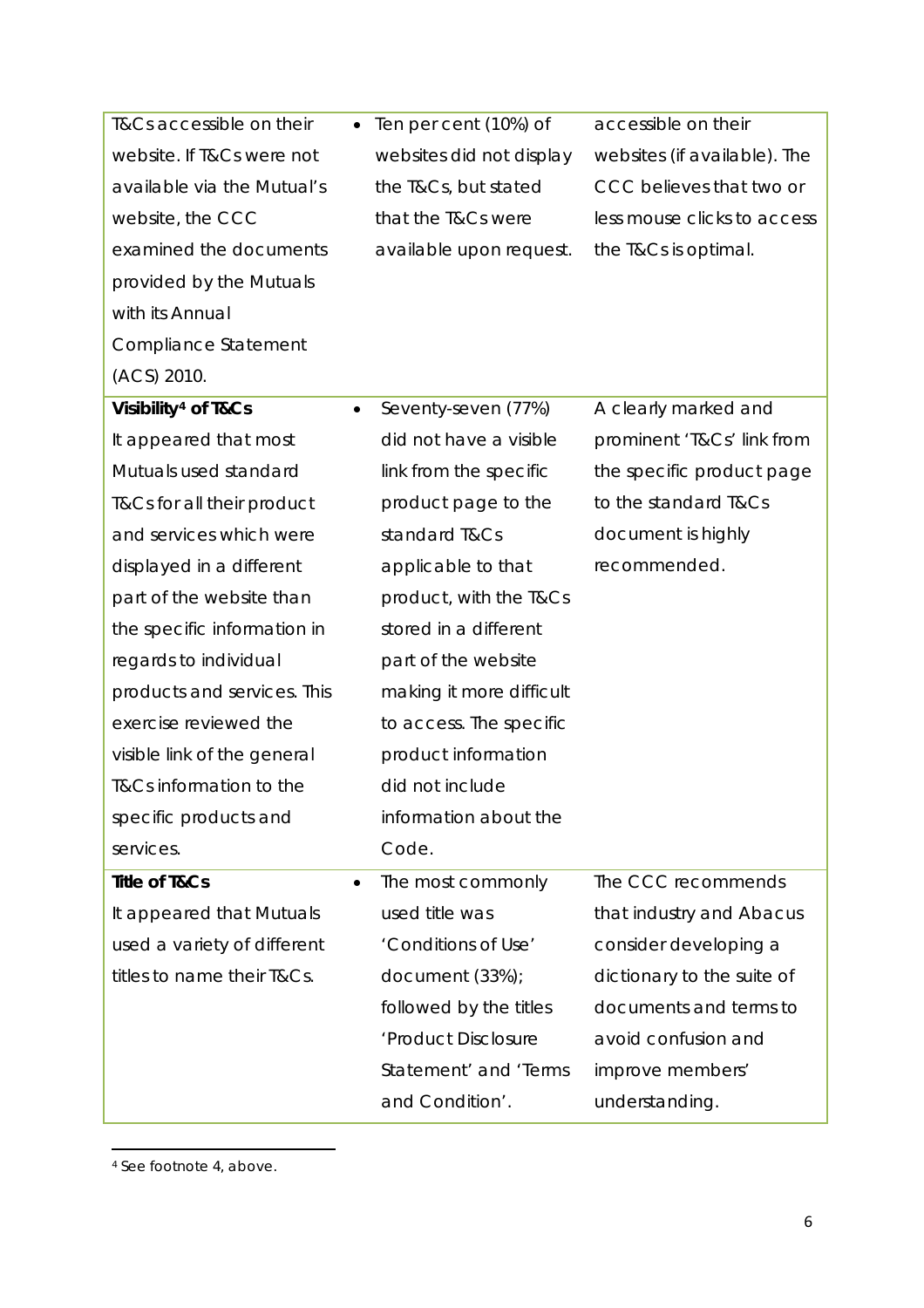<span id="page-6-0"></span>

| <b>Visibility of Code</b><br>$\bullet$   | Eight-nine per cent    | The CCC recommends         |  |
|------------------------------------------|------------------------|----------------------------|--|
| information in T&Cs                      | (89%) of Mutuals       | embedding the Code with    |  |
| This examined how the                    | embedded the Code      | additional descriptive     |  |
| Code was embedded in                     | as one sentence in     | information and inclusion  |  |
| the T&Cs (e.g. in a mere                 | their T&Cs with no     | in the contents page       |  |
| sentence or with                         | further information or | (where available).         |  |
| additional descriptive                   | explanation of the     |                            |  |
| information and/or                       | Code and its meaning.  |                            |  |
| inclusion in the contents<br>$\bullet$   | Seventeen per cent     |                            |  |
| page).                                   | (17%) included the     |                            |  |
|                                          | Code in their contents |                            |  |
|                                          | page.                  |                            |  |
| Availability of information<br>$\bullet$ | Only one (1) Mutual    | The CCC recommends         |  |
| about CCC                                | also provided          | that information about the |  |
| This examined if                         | information about the  | Code should also include   |  |
| information about the                    | CCC in their T&Cs.     | information about the role |  |
| CCC was embedded in                      |                        | of the CCC and how to      |  |
| the T&Cs.                                |                        | report a breach of the     |  |
|                                          |                        | Code.                      |  |

# **Next Steps**

The CCC will:

- publish this paper on its website
- provide individual feedback to Mutuals that did not meet the Code requirements
- provide electronic copies to each Mutual together with an opportunity to discuss the findings
- provide a copy to Abacus
- provide a copy to the Credit Ombudsman Service Limited (COSL) and the Financial Ombudsman Service (FOS), and
- continue to monitor and measure any improvements.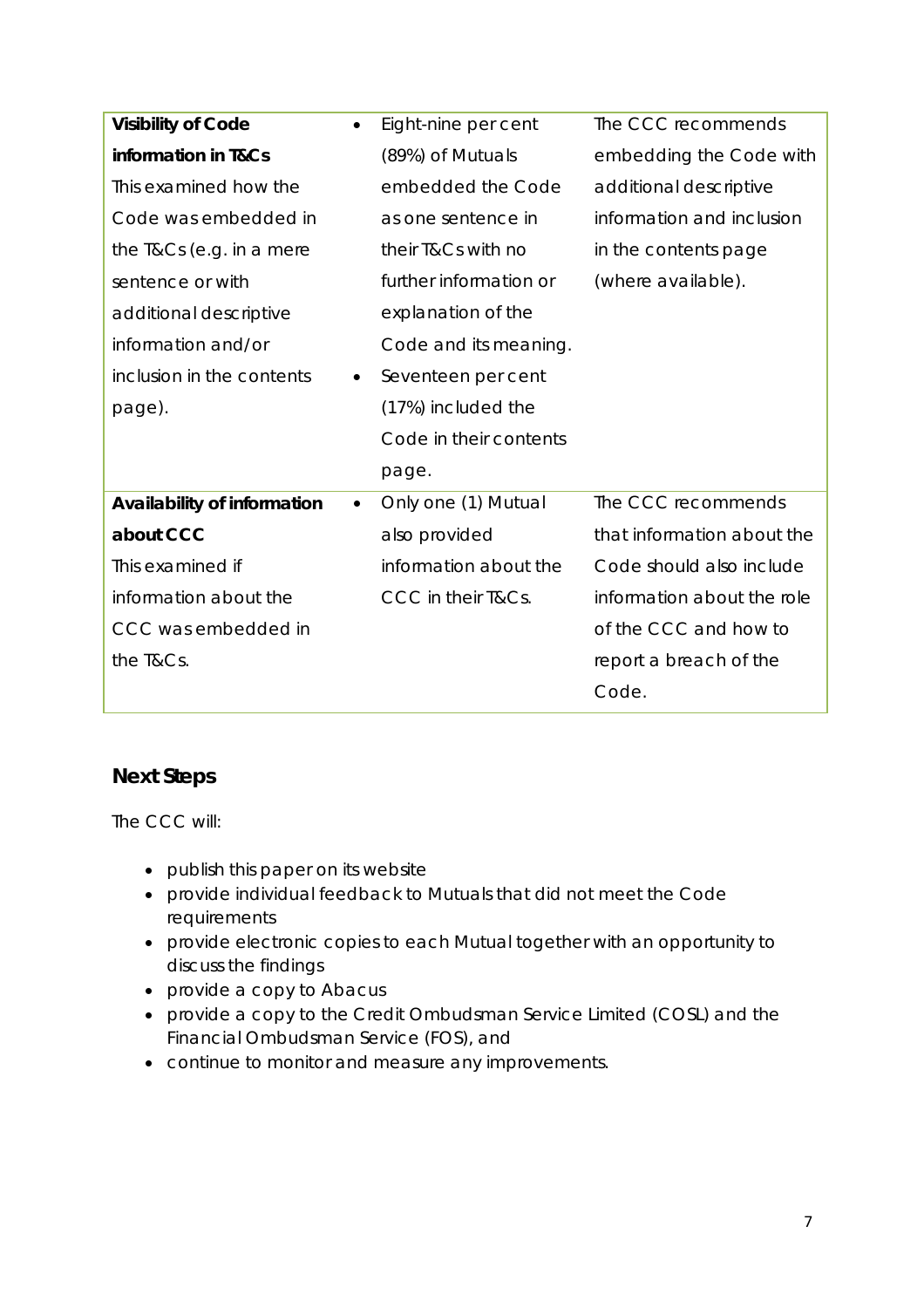#### <span id="page-7-0"></span>**The purpose of this review was:**

- to assess Mutuals' compliance in incorporating the Code by reference in the T&Cs for the following products and facilities to which the Code applies:
	- deposits accounts, credit and debit cards and cheques.
- to assess accessibility and visibility of T&Cs
- to review the standardisation (if any) of names used to describe T&Cs
- to examine how the Mutuals incorporate the Code in their T&Cs, and
- to assess visibility of information about the role of the CCC within any Code information provided by Mutuals.

#### **The Scope**

- Mutuals only (i.e. only those mutuals that have subscribed to the Code)
- assessment of Mutuals' websites, and
- assessment of Mutuals' T&Cs and other relevant documents provided to the CCC via the 2010 Annual Compliance Statements (ACS).

#### **Considered out of scope**

- Mutuals' branches and other physical presences
- documents and/or information distributed through other means
- mutuals that have not subscribed to the Code, and
- the following products and facilities to which the Code applies (which might be included in a future review):
	- personal loans, home loans and other financial products and facilities issued by the Mutual, and
	- products and facilities issued by another organisation and introduced, arranged or otherwise distributed by the Mutual.

## **The outcomes sought are to:**

- develop a better understanding on how Mutuals manage their promise to their members in the disclosure of the Code in the T&Cs
- provide recommendations on how disclosure of Code information can be improved, and
- identify and promote good business practices in the disclosure of the Code in T&Cs.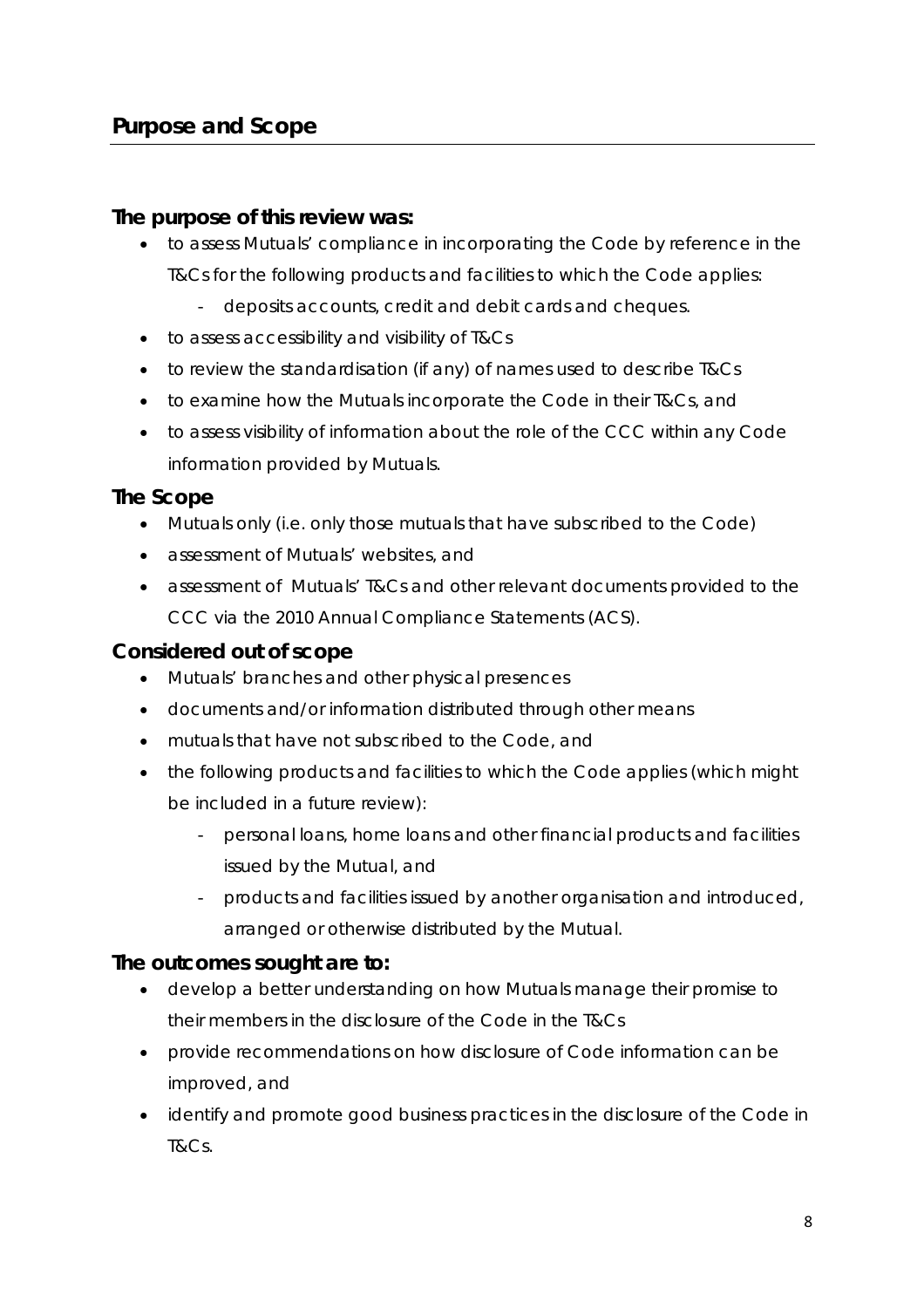# <span id="page-8-0"></span>**Background**

At the heart of the Code is the Mutuals' commitment to comply with the Code and abide by the higher standards and requirements set out in the Code. In particular, by embedding the Code in the T&Cs for products and facilities to which the Code applies, the Code becomes part of the parties' contractual obligations.

#### **Who is entitled to the protection of the Code?**

- Members
	- The Code covers all the Mutuals' individual and small business<sup>[5](#page-8-1)</sup> members.
	- For most Mutuals, the small business definition will effectively mean that all, or nearly all, their members will be covered by the Code. This represents a significant extension of the coverage provided by the previous Credit Union Code of Practice (CUCOP).
- Loan guarantors
	- The Code covers individuals and small businesses that give guarantees or indemnities securing loans to the Mutuals' members.
	- This coverage applies irrespective of whether the loan guarantor is a member of the Mutual.
- Prospective Members
	- Individuals or small businesses that are neither members nor guarantors under the Code are entitled to rely on commitments in the Code that relate to the provision of information about the Mutuals' products and facilities.

#### **To which products and services does the Code apply?**

• Products issued by the Mutual

The Code does not impose any limitations on the products or facilities of the Mutual to which it applies. It states that it covers the "deposit accounts, personal loans, home loans, credit and debit cards, cheques and other financial products

<span id="page-8-1"></span><sup>&</sup>lt;sup>5</sup> Small Business is defined consistently with the financial services laws, as a business having fewer than 100 full-time (or equivalent) people if it involves the manufacture of goods or in any other case 20 fulltime (or equivalent) people.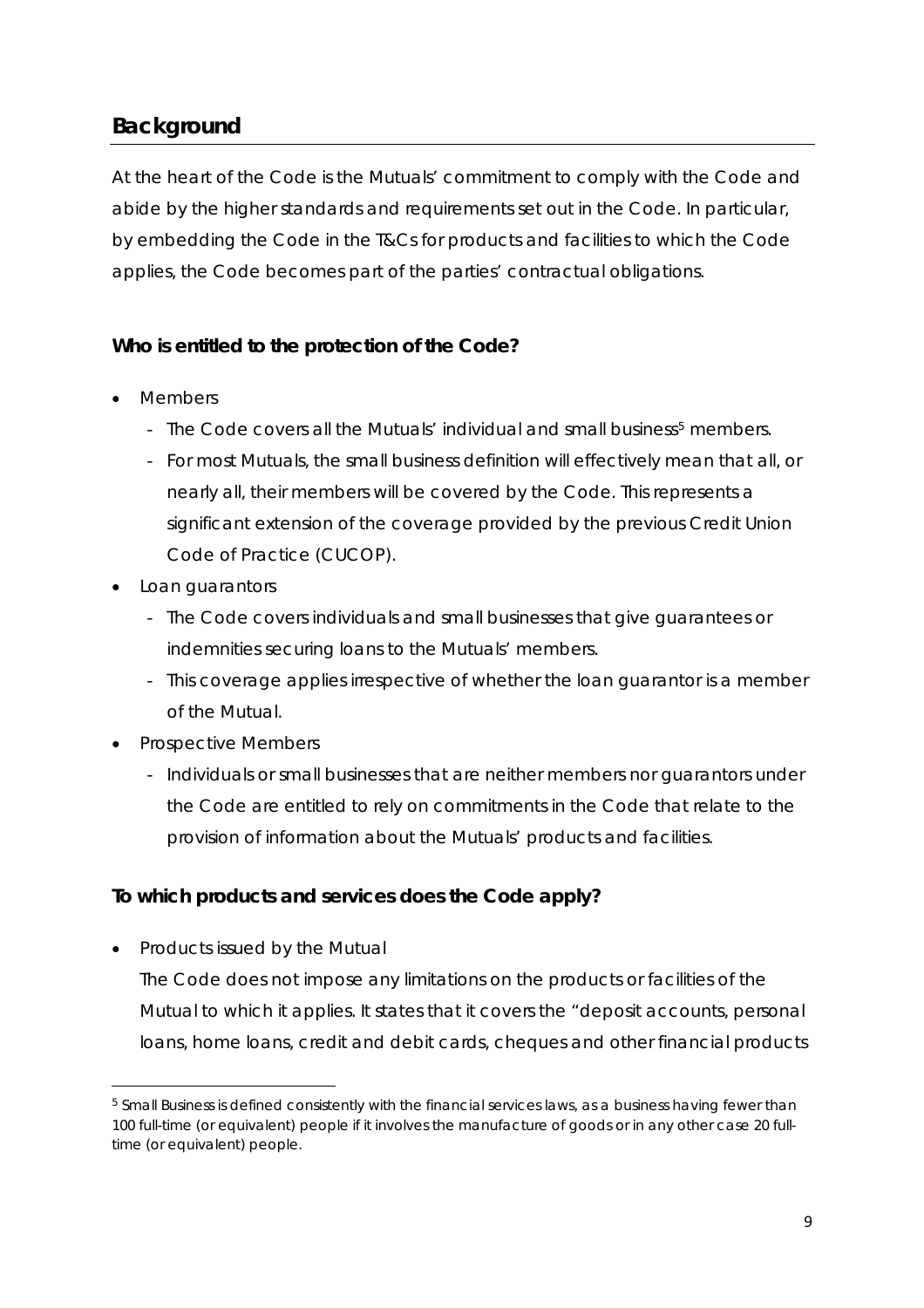and facilities that we [the Mutual] issue". While this list draws attention to savings and loans products typically offered by Mutuals, the list is not exhaustive and the Code will also apply to any other financial products or facilities the Mutual issues.

- Products introduced, arranged or distributed by the Mutual The Code only has limited application to third party products and facilities (e.g. those that the Mutual does not issue itself but only introduces, arranges or distributes). In relation to these products, the obligations under the Code are limited to a choice of products by the Mutual and the conduct of the Mutual in distributing those products. This generally reflects the extent of the Mutual's control over these products or facilities.
- Products that are not financial products The Code applies 'to financial products and facilities'. This means that while the jurisdiction of the Code extends to any insurance product (i.e. health, life, income protection, travel, consumer credit insurance etc) that the Mutual distributes or issues, it does not however include a product or service that is clearly not a financial product or service.

#### **Incorporation of the Code within 6 months (31 December 2009)**

Given the broad application of the Code, the Code states that Mutuals promised to "incorporate the Code by reference in their written Terms and Conditions for products and facilities to which the Code applies" within six (6) months of the Code's commencement date (1 July 2009) – accordingly the T&Cs for all Code regulated products and facilities issued by a Mutual should have been amended to incorporate the Code by 31 December 2009 at the latest.

This deadline applied to all but one of the subscribing Mutuals we surveyed and we have therefore used 31 December 2009 as the baseline for comparisons in this report.

For completeness we also note that Abacus encouraged Mutuals to start using the new standard T&Cs incorporating the Code by reference as soon as possible prior to that deadline.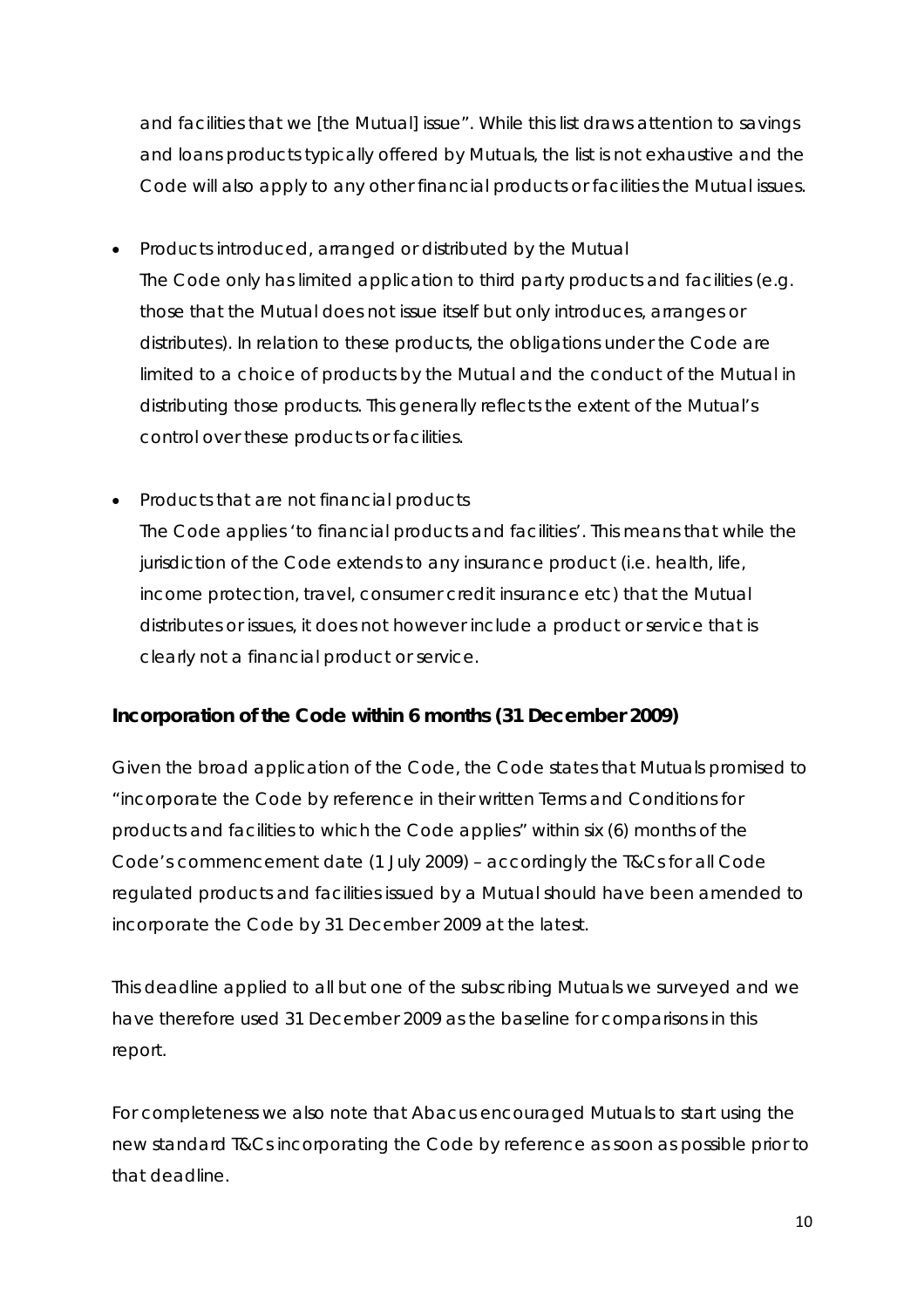## **Credit Union Code of Practice replaced**

The Mutual Banking Code of Practice (Code) replaced the Credit Union Code of Practice (CUCOP) effective 1 July 2009.

This means that from 1 July 2009 all pre-existing relationships previously covered by the CUCOP will be covered by the Code.

While no similar provision applies to the pre-Code relationships of any Mutual operating as a building society, Abacus has encouraged these entities to apply the beneficial provisions of the Code to all their members from the date the Code applied to that Mutual.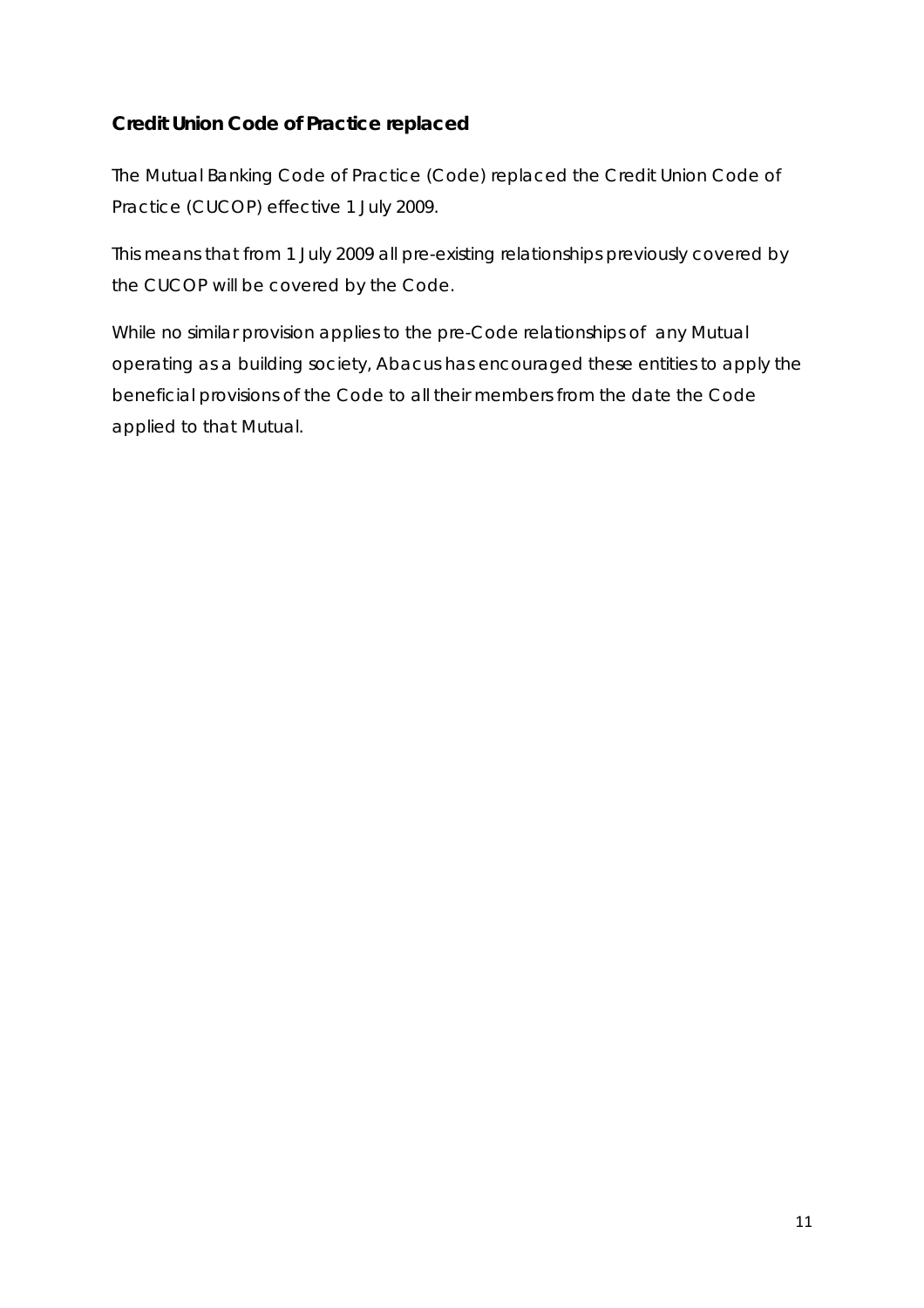# <span id="page-11-0"></span>**The Review**

## **Conducting the Review**

In conducting our review of how Mutuals comply with *Part B* of the Code, the CCC assessed one hundred and nine (109) Mutuals. The documents we examined on the websites of these Mutuals included those titled 'Terms & Conditions', 'Conditions of Use', 'Product Disclosure Statement', 'Privacy Statement' and any other equivalent documents regarding embedding of the Code in these documents.

## **Focus**

- Availability and visibility of the T&Cs on Mutuals' websites.
- Availability of the T&Cs if provided via the ACS.
- Title and naming of the different documents used by Mutuals as T&Cs (e.g. 'Conditions of Use', 'General T&Cs', 'Specific T&Cs').
- Identification of the Code in the T&C (e.g. is the Code mentioned in detail or in general).
- Location of the Code in the T&Cs.
- Visibility of information of the CCC and its operations.

# **Methodology**

In conducting this review, we adopted the perspective of a member trying to access information via websites or any provided documentation.

The methodology established a consistency in how the CCC examined each of the websites and documents. This was an important part of the review to produce results that were both robust and objective.

The steps on the following page reflect a logical simple approach to web browsing and are not necessarily sequential.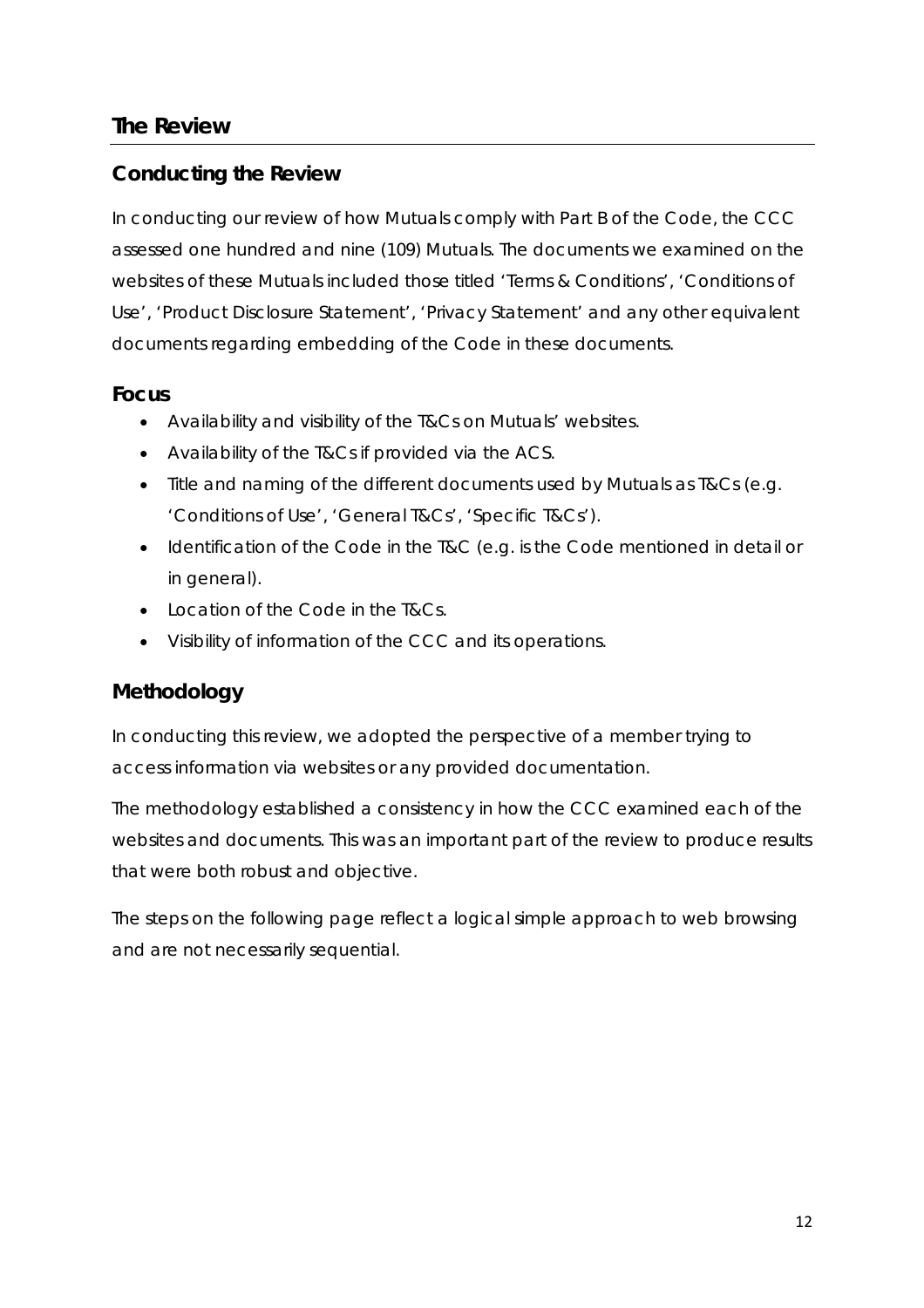

In addition to a set procedure for examining each website, the CCC also designed a set of questions to be answered during each examination. The responses to these questions formed the basis of the results.

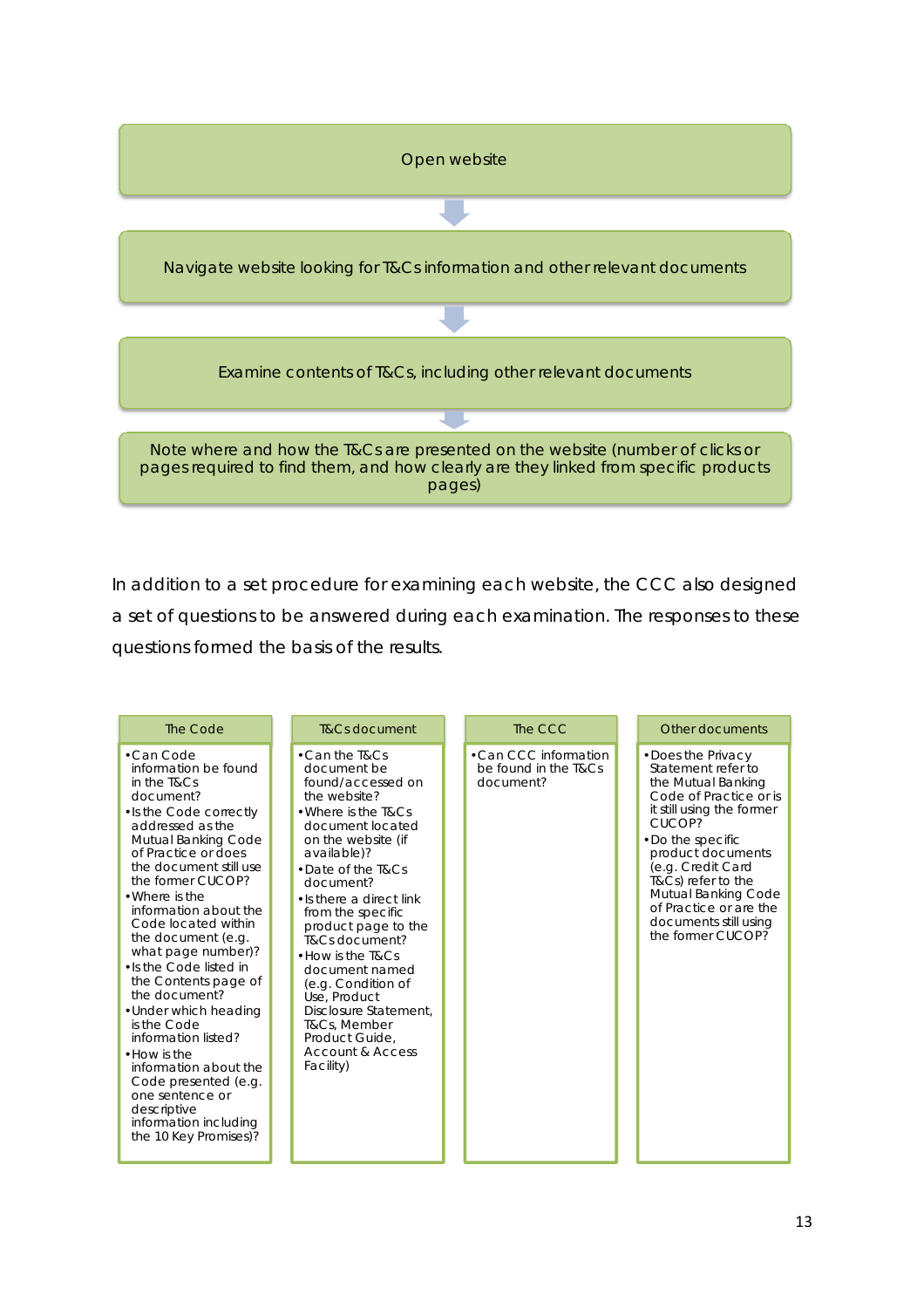## <span id="page-13-0"></span>**The Results**

## **How the Code is embedded in the T&Cs**

#### **T&Cs are rated based on the 3 criteria below:**

| Code                                                                                                                                                              | <b>Code Information</b>                                                                      | <b>CCC</b> Information                                   |
|-------------------------------------------------------------------------------------------------------------------------------------------------------------------|----------------------------------------------------------------------------------------------|----------------------------------------------------------|
| Is the Code embedded<br>in the T&Cs, e.g. do the<br>T&Cs and/or other<br>relevant documents use<br>the correct name i.e.<br>'Mutual Banking Code<br>of Practice'? | Is the Code embedded<br>as a mere sentence or<br>with additional<br>descriptive information? | Is information about the<br>CCC embedded in the<br>T&Cs? |
|                                                                                                                                                                   |                                                                                              |                                                          |

<span id="page-13-1"></span>

| Criteria                                                                                                              | Rating   | Compliance             | %   |
|-----------------------------------------------------------------------------------------------------------------------|----------|------------------------|-----|
| No Code is embedded in<br>T&Cs                                                                                        | $\Omega$ | Non-<br>compliant      | 2%  |
| Former CUCOP is embedded<br>in T&Cs and/or other relevant<br>documents                                                | 1        | Non-<br>compliant      | 11% |
| Mixture of former CUCOP<br>and new Code is embedded<br>in T&Cs and/or other relevant<br>documents                     | 2        | Partially<br>Compliant | 15% |
| Code is embedded in T&Cs<br>and/or other relevant<br>documents as a mere<br>sentence                                  | 3        | Compliant              | 66% |
| Code is embedded in T&Cs<br>and/or other relevant<br>documents including<br>descriptive information                   | 4        | Compliant              | 5%  |
| Code is embedded in T&Cs<br>and/or other relevant<br>documents including<br>information about the CCC<br>and its role | 5        | Compliant              | 1%  |

**Overall Compliance the T&Cs Incorporation of the Code into**



- Incorporated no Code references at all
- Incorporated former CUCOP
- Incorporated mixture of former CUCOP and **MBCOP**
- Incorporated MBCOP
- **Incorporated MBCOP and information** about Code
- **Incorporated MBCOP and information** about Code and CCC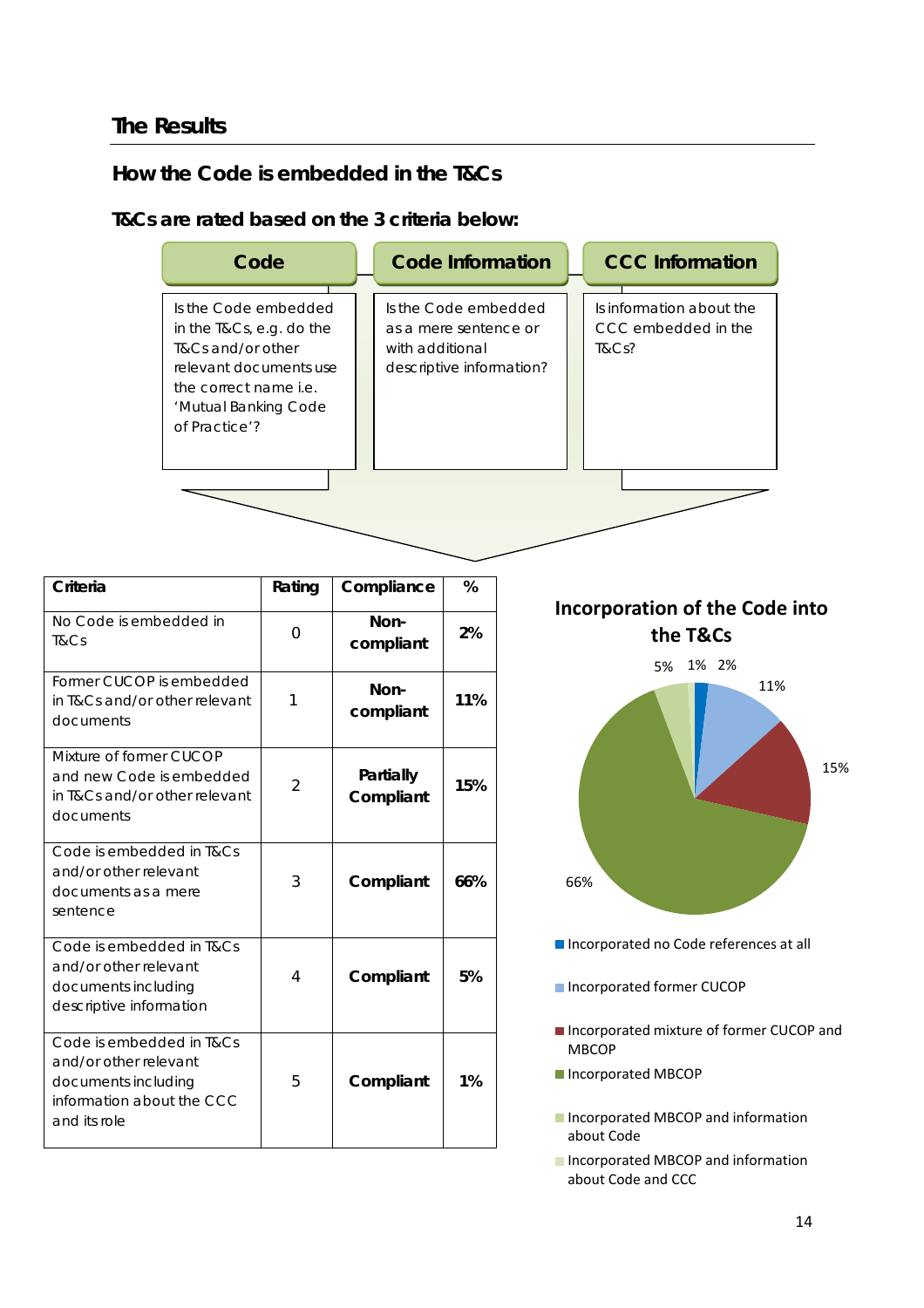## **Overall Compliance**



#### **Overall compliance with Part B of the Code**

The review identified that seventy-two per cent (72%) of surveyed Mutuals fully complied with the Code requirement. However, the CCC was concerned that, twenty-eight per cent (28%) of surveyed Mutuals had not yet fully embedded the Code into their T&Cs for products and facilities to which the Code applies.

This was a particular concern, as:

- the review was undertaken nearly after one year the 'embedding deadline' specified in the Code (being 31/12/2009).
- the Code commenced on 01/07/2009, giving Mutuals ample time to embed it into their T&Cs over a period of more than twelve (12) months prior to this review,
- the CCC had already highlighted to Mutuals their need to review their documents in regards to the embedding of the correct Code in its May 2010 [Visibility and Access report,](http://www.cccmutuals.org/uploads/2010/06/Visibility-and-Access-Final-May-2010r1.pdf) and
- in most cases compliance would have been reasonably straight forward to achieve i.e. reviewing relevant documents and replacing references to 'CUCOP' with the 'Mutual Banking Code of Practice'. For those Mutuals that had taken this step it appears that in fifteen per cent (15%) of the reviewed documents this exercise was not conducted with sufficient quality control as documents were left referring to a mixture of both Codes.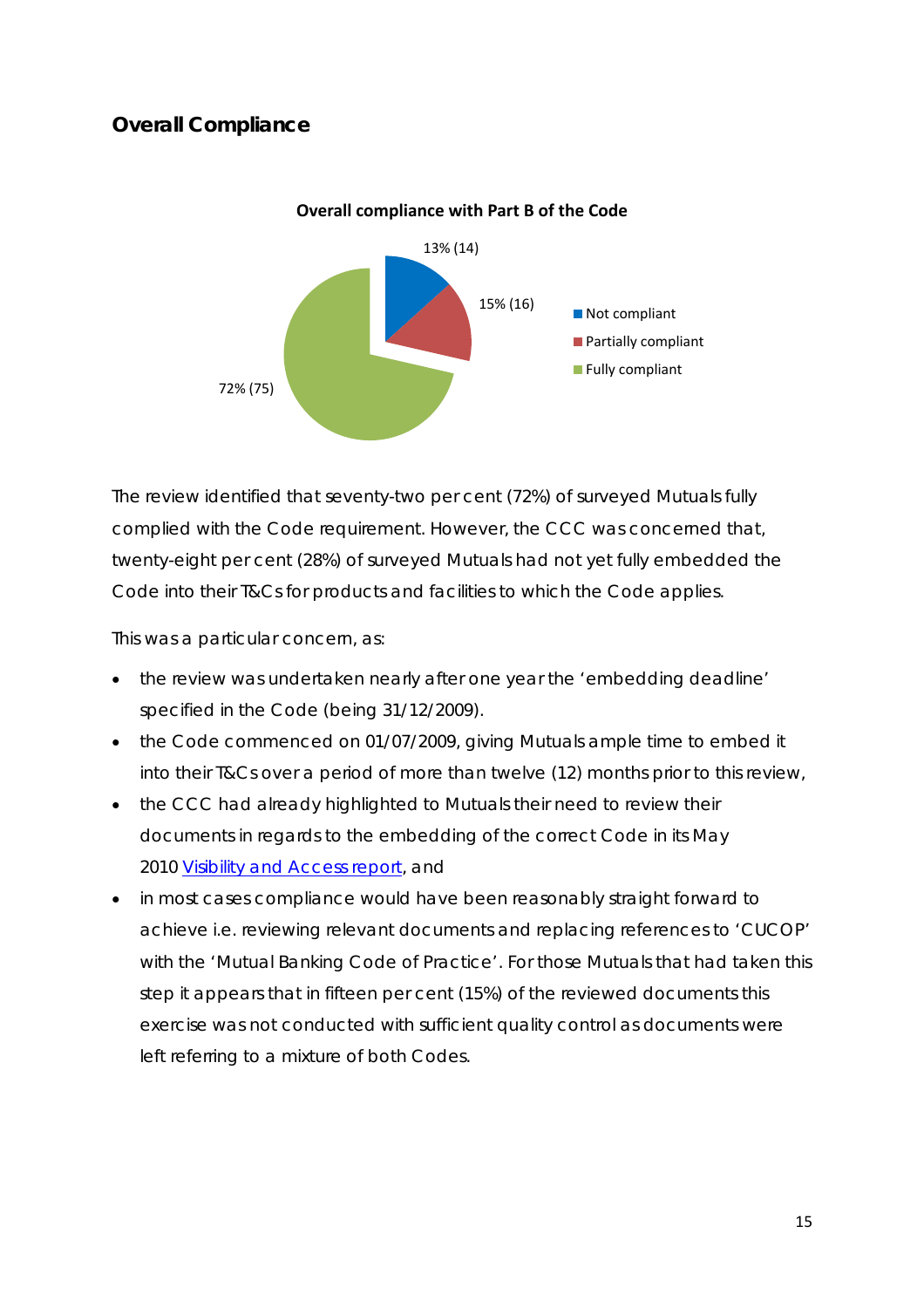## <span id="page-15-0"></span>**Accessibility of T&Cs**



#### **How many mouse clicks are required to access the T&Cs on the website?**

This chart relates to the links on a website that direct a member to a specific point in the website. A 'link' is defined as one click of the mouse on the website. One link might then connect to another link or to a Portable Document Format (PDF) document or descriptive text.

The CCC believes that the best accessibility of T&Cs information is achieved with the display of two or less links to a sub-page displaying more descriptive information or providing a PDF document of the T&Cs. Sixty-two per cent (62%) of the websites reviewed followed this principle.

Links with no directive or no further description, or more than two links appeared to be too confusing. In those cases, a consumer without prior knowledge or experience of the industry might not be able to find the information in a timely manner.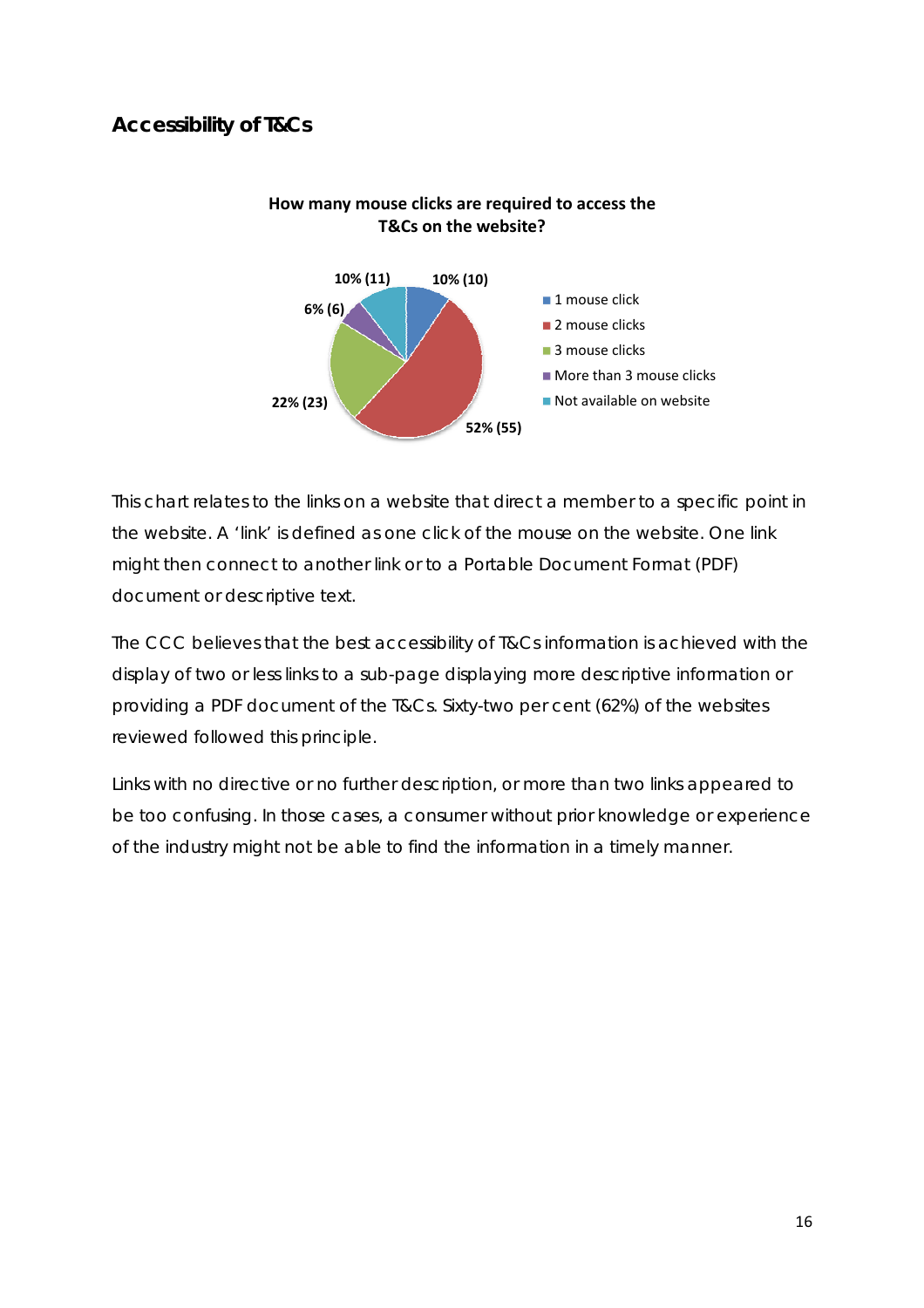# <span id="page-16-0"></span>**Visibility of T&Cs**



The CCC found that most Mutuals use one general document to describe those of their T&Cs that were applicable across all their products and facilities (e.g. a 'Conditions of Use' document).

The specific rates and fees for each individual product and facility were then mostly listed on the webpage for each specific product with:

- a link on that specific product page to the general T&Cs document (23%), or
- a written notification, such as "this document must be read together with our Conditions of Use and Account and Access Facility brochure" (77%).

The CCC believes it is essential that there is a direct link from the specific product description page to any general T&C document. It is not satisfactory to have a mere reference to that document and leave it up to the member to find the general T&Cs themselves as it may be on a different part of the website and difficult to locate.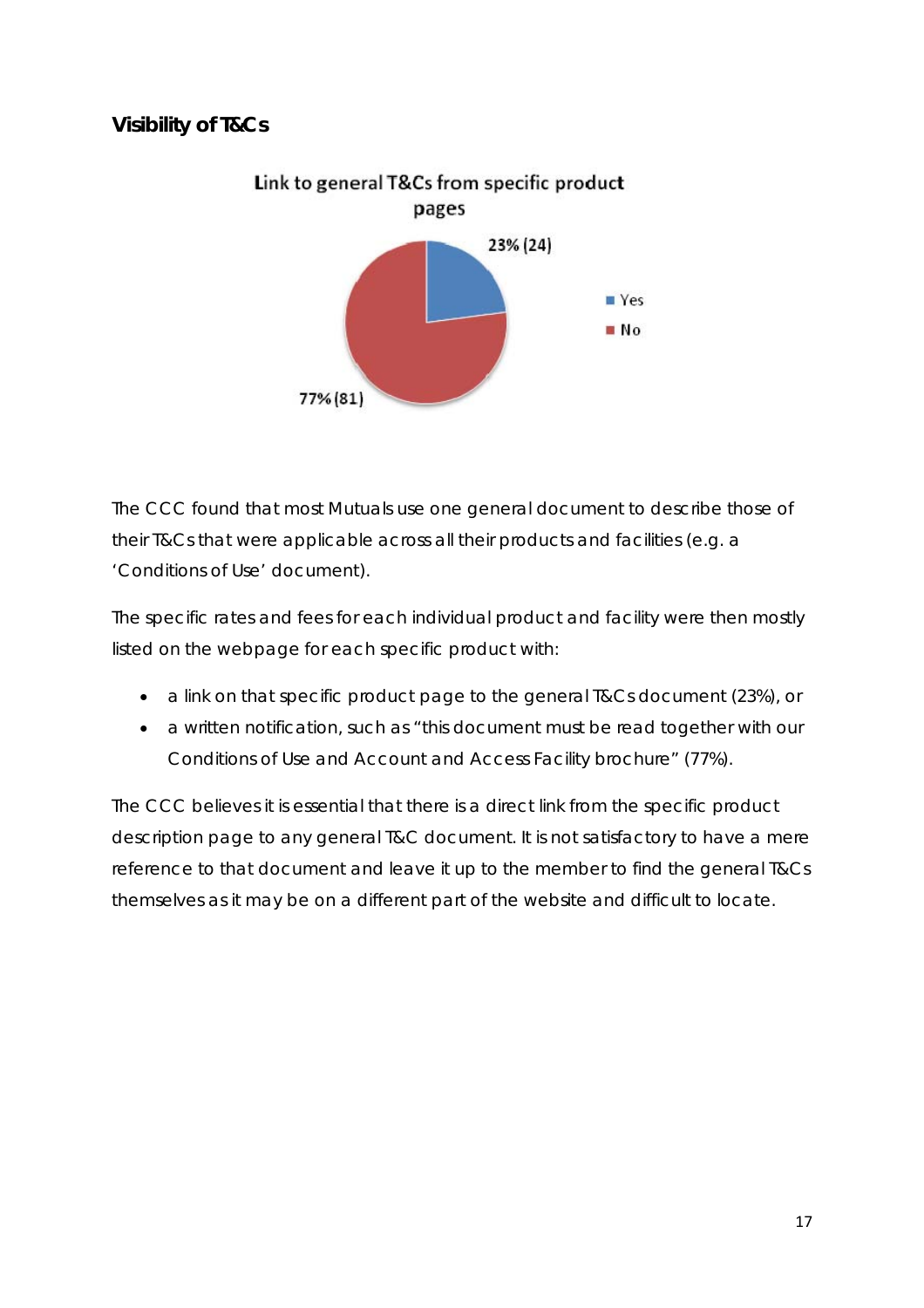#### <span id="page-17-0"></span>**Title of T&Cs**



During the review, we found that the general T&C documents were defined using a wide variety of names<sup>[6](#page-17-1)</sup>. The most common were:

• Conditions of Use (33%)

- Terms and Conditions ('T&Cs')(27%), and
- Product Disclosure Statement ('PDS') (27%).

These three titles are used by eighty-seven per cent (87%) of the industry. Other titles used were 'Member Product Guide', 'Account and Access Facility', 'Account Information Sheet' and 'Product Fact Sheet'. Some Mutuals also included the T&Cs in their 'Financial Services Guide' (FSG) or a combination of the 'Financial Services Guide' and the 'Product Disclosure Statement'.

The CCC appreciates that, with the recent changes and new regulations implemented by ASIC, it may be difficult for Mutuals to define the appropriate documents. However, the CCC believes that the lack of a standardised naming convention has the potential to be very confusing for members, in particular if a member wants to compare products and/or terms and conditions across various entities or products.

Accordingly the CCC suggests that the industry and Abacus pursue the idea of standardising the naming conventions for these types documents. This will aid

<span id="page-17-1"></span><sup>6</sup> As noted in footnote 1, for the purposes of this report, we have used "Terms and Conditions" or "T&Cs".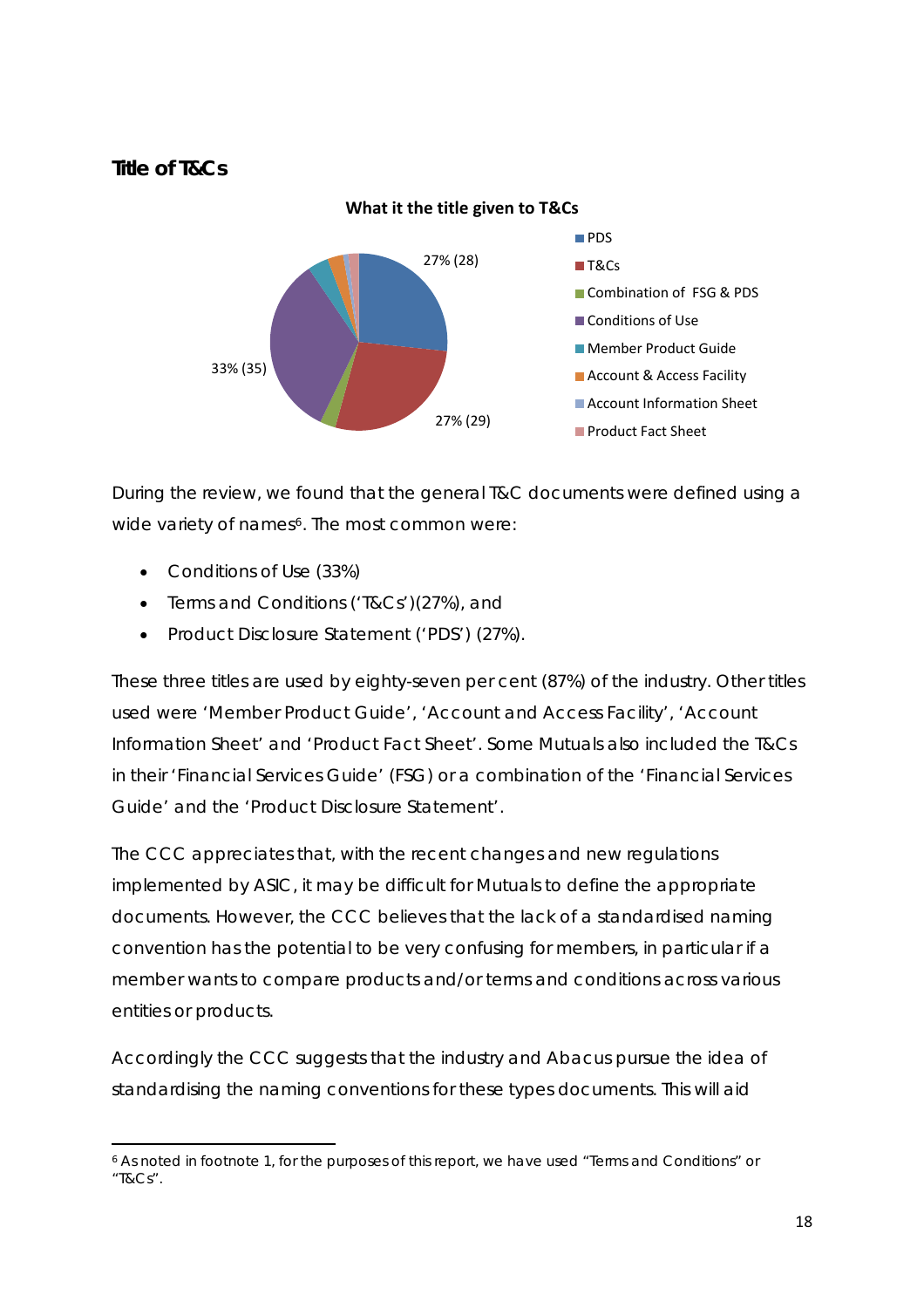<span id="page-18-0"></span>members and help differentiate product disclosure information from other financial service documents.



# **Visibility of Code information in T&Cs**

This chart indicates if there was a "Contents" page in the T&Cs and if reference to the Code was made in the contents page:

- twenty-seven per cent (27%) of the T&Cs did not have a contents page
- from the T&Cs who had a contents page only seventeen per cent (17%) listed the Code in the contents page, and
- fifty-six per cent (56%) did not list the Code in their contents page.

The CCC believes that if the T&Cs document contains a contents page, the Code should be listed in the contents page to:

- increase visibility of Code information
- increase accessibility of Code information, and
- highlight that the Code is an essential part of the contractual obligations between the Mutual and its member.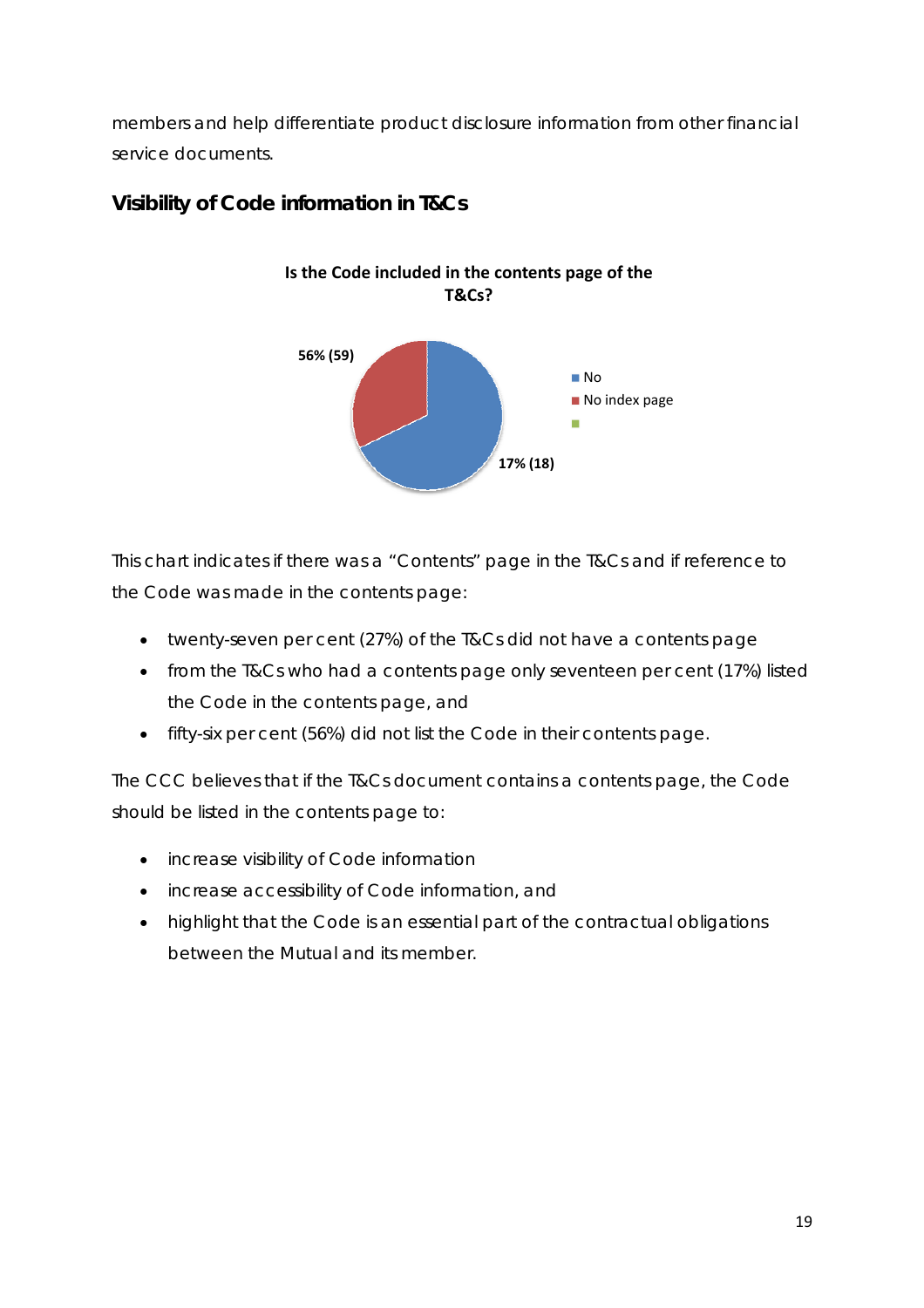#### **How is the Code being incorporated in the T&Cs?**



The CCC also reviewed how the Code had been incorporated in the T&Cs:

- the majority ninety per cent (90%) used one sentence, such as: *'We warrant that we will comply with the Mutual Banking Code of Practice which will apply to you if you are an individual or small business. A copy of the Code can be obtained from our office upon request.'*
- only eight per cent (8%) provided further descriptive information, including the objectives of the Code and the ten key promises, and
- two per cent (2%) did not incorporate any Code references at all (see also information on overall compliance, page [14](#page-13-1)).

The review also indicated that about sixty per cent (60%) of T&Cs:

- listed the Code within the first three pages of the document, and
- used the heading 'Codes of Conduct'.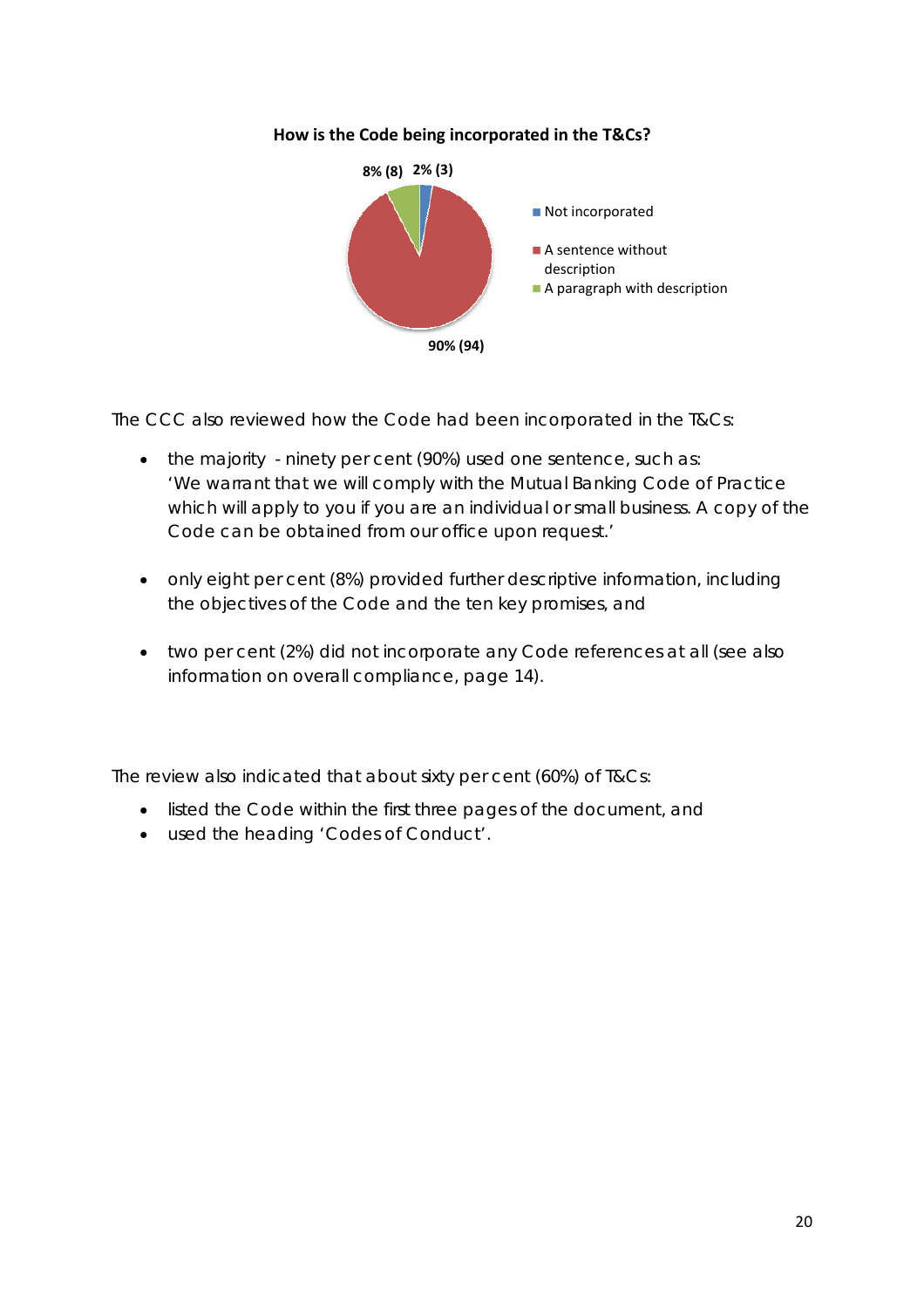# <span id="page-20-0"></span>**Availability of information about the CCC in the T&Cs**



Of all the Mutuals reviewed, only one (1) included information about the CCC and its role in monitoring Code compliance and investigating breaches of the Code (as opposed to providing an external dispute resolution service).

That Mutual stated in its T&Cs:

*"If you believe we have breached the Mutual Banking Code of Practice, you can make a complaint to us. If we are not able to resolve the complaint to your satisfaction and the complaint involves a claim that you have suffered loss or detriment, you may then refer the matter to our External Dispute Resolution scheme (details above).* 

*If the complaint does not involve a claim that you have suffered loss or detriment, you can report it to the Code Compliance Manager: Code Compliance Committee, Local Call: 1300 780 808".* 

The CCC would like to congratulate that Mutual for this positive initiative.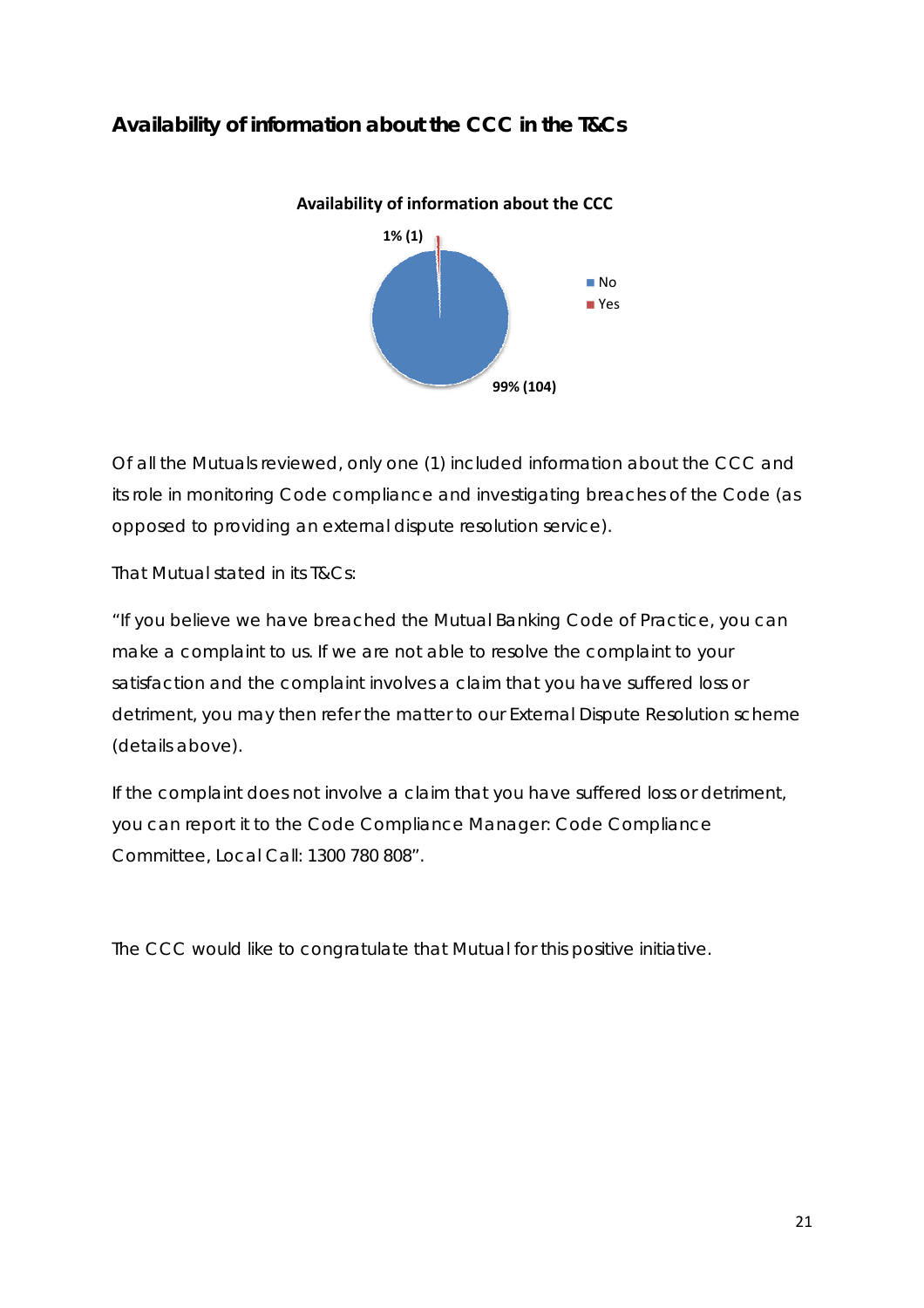# <span id="page-21-0"></span>**Our Findings and Conclusions**

#### **Overall Compliance**

The overall results show that twenty-eight per cent (28%) of the surveyed Mutuals have not yet fully embedded the Code into their T&Cs for products and facilities to which the Code applies.

This indicates non-compliance despite the fact that one year has passed since the deadline specified by the Code (i.e. 31/12/2010).

#### **Accessibility and Visibility of T&Cs**

As this survey used mainly web-based information, we also tested the visibility and accessibility of the T&Cs documents.

Only sixty-two per cent (62 %) of surveyed websites had the T&Cs readily accessible on their website (e.g. requiring two or less mouse clicks to access that information).

Only twenty-three (23%) of surveyed websites had readily visible access to the T&Cs, including a link from specific product pages to those T&Cs that were applicable across all products and services.

There were nine (9) different titles used to name T&Cs documents, with the most common being 'Conditions of Use', 'Terms and Conditions' and 'Product Disclosure Statement'.

#### **Visibility of Code information in T&Cs**

Only twenty-three per cent (23%) of the T&Cs which had a contents page listed the location of the Code information in the contents page.

Only eight per cent (8%) of the T&Cs used descriptive information to embed and explain the Code (as opposed to just using a single sentence to acknowledge compliance with the Code).

The majority of Mutuals listed the Mutual Banking Code of **Practice** under the heading 'Code of **Conduct**'.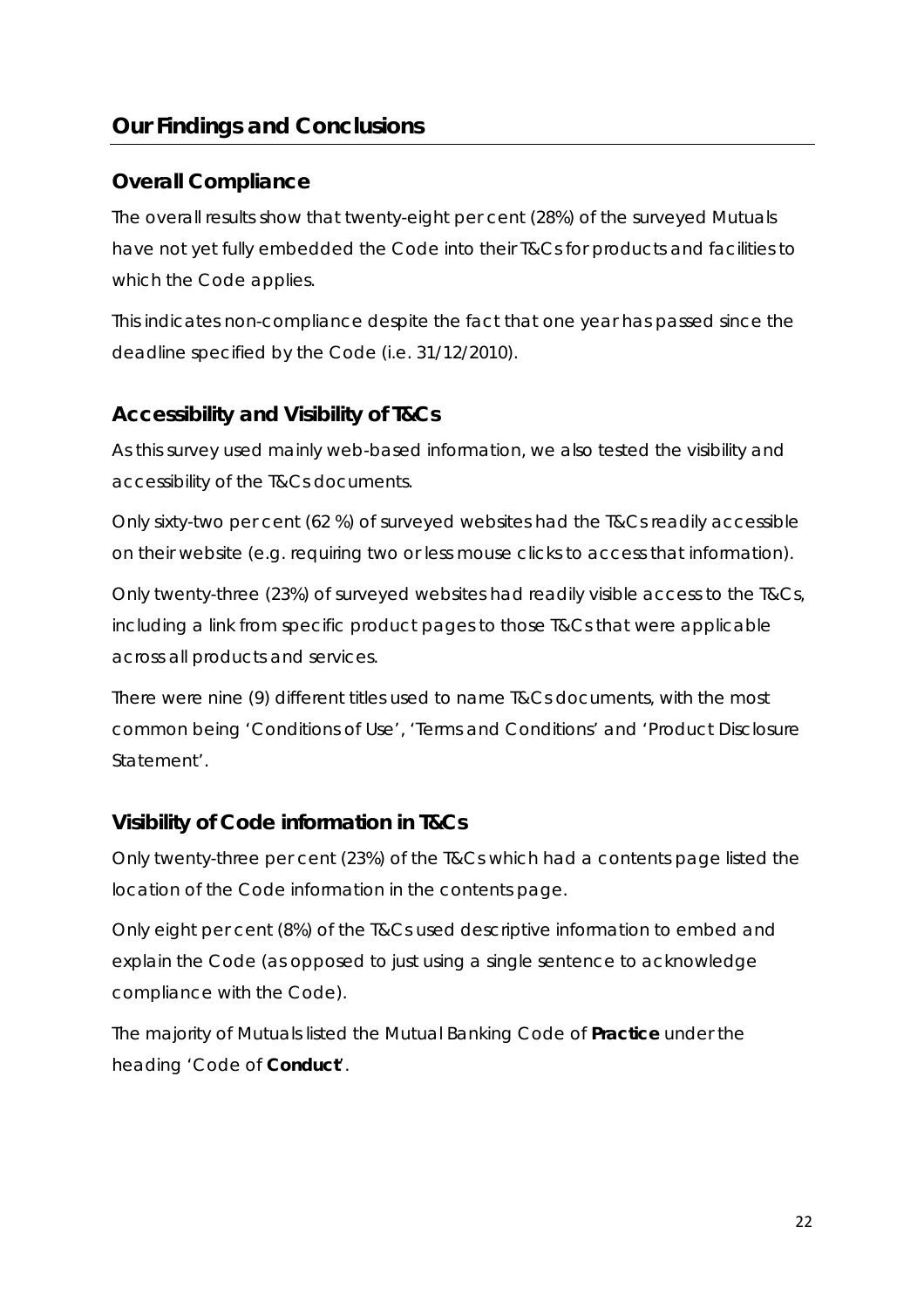## <span id="page-22-0"></span>**Information about the CCC**

Only one (1) Mutual included information about the role of the CCC and how to lodge a complaint alleging a Code breach (as opposed to lodging a complaint with the external dispute resolution scheme involving a loss or detriment).

## **Recommendations**

- All Mutuals are required to ensure that their documents comply with the Code. That obligation extends to all T&Cs and other relevant documents in which the Code might be mentioned, all relevant links and contents and website content.
- In seeking to improve member awareness and access to T&Cs documents, the CCC recommends that Mutuals:
	- clearly highlight the T&Cs as the general document for all their products and services
	- create links to the general T&Cs from their specific product pages, and
	- use a commonly used title for T&Cs or, at least, include a brief description of the document.
- In seeking to improve member awareness and access to Code information within the T&Cs, the CCC recommends that Mutuals:
	- include the location of the Code information in their contents page (if available)
	- confirm their compliance with the Code within the first three pages of the T&Cs document
	- include descriptive information about the role of the Code, its objectives and its ten Key Promises
	- advertise that copies of the Code are available, or, even better include a link to a copy of the Code, and
	- use a heading that clearly marks the Code as a Code of **Practice**.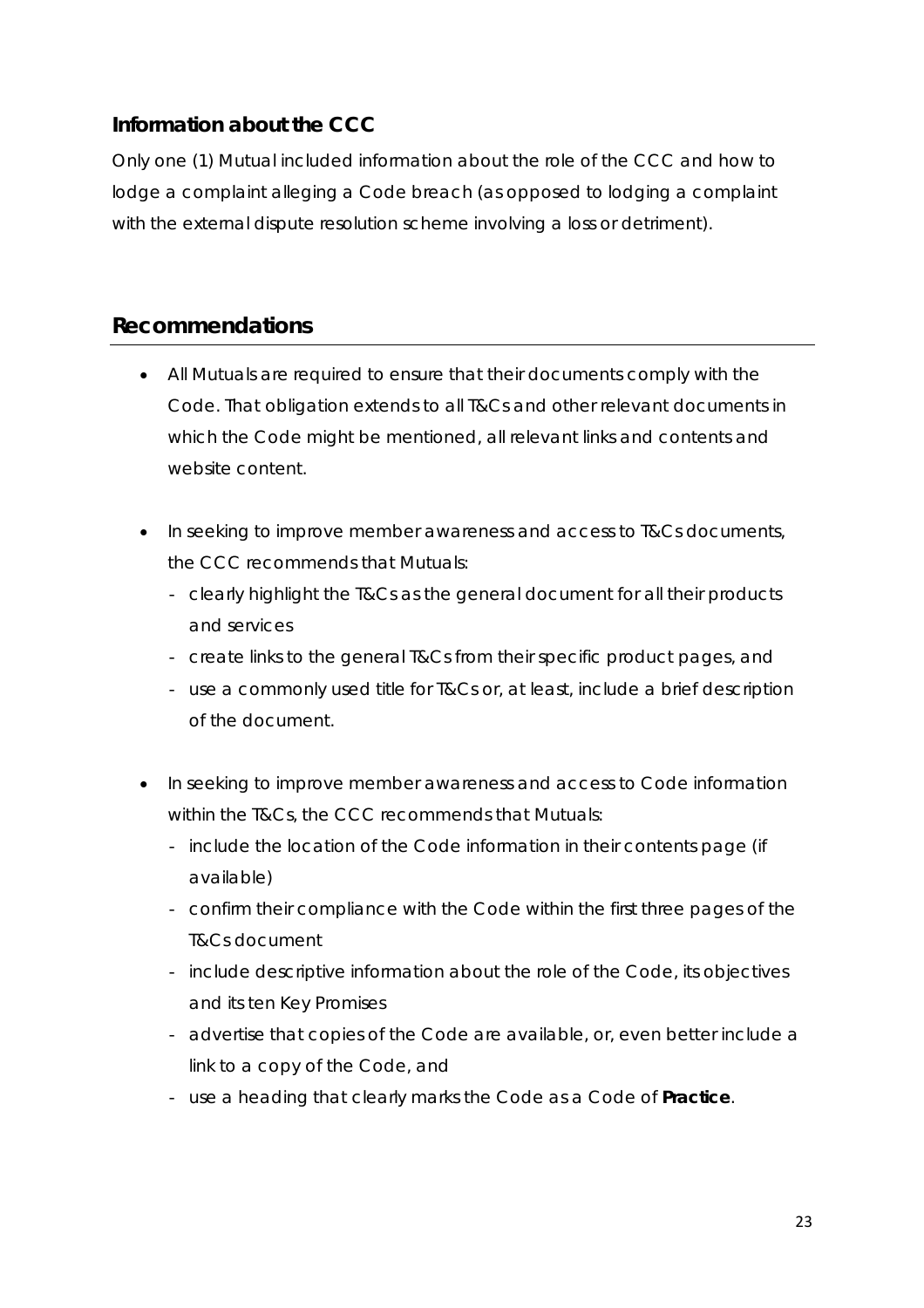- <span id="page-23-0"></span>• In seeking to improve member awareness and access to information about the role of the CCC in monitoring and investigating alleged Code breaches (as opposed to investigating or resolving complaints claiming material loss or compensation), the CCC recommends that Mutuals:
	- include the CCC's contact information (e.g. referral to the CCC website), and
	- include descriptive information about the CCC's role (in particular in contrast to the role of an external dispute resolution scheme e.g. FOS).

# **Next steps**

In order to address the issues identified in the review, the CCC will provide an electronic copy of this report to all the Mutuals together with an opportunity to discuss the findings. In addition, the CCC will provide individual feedback to these Mutuals that did not meet their Code requirements.

Following this, a copy of this report will be published on our website and shared with key stakeholders, including all Code subscribers, [Abacus Australian Mutuals](http://www.abacus.org.au/), the chair of the Mutual Banking Code Compliance Committee Association (MBCCCA) and the [Australian Securities and Investments Commission \(ASIC\)](http://www.asic.gov.au/asic/asic.nsf) .

The CCC will continue to monitor and assess Mutuals' compliance with the Code in this particular area as part of its 2011 Annual Compliance Statement (ACS) and measure any improvements. The outcomes of this phase will determine what further actions, if any, the CCC will take.